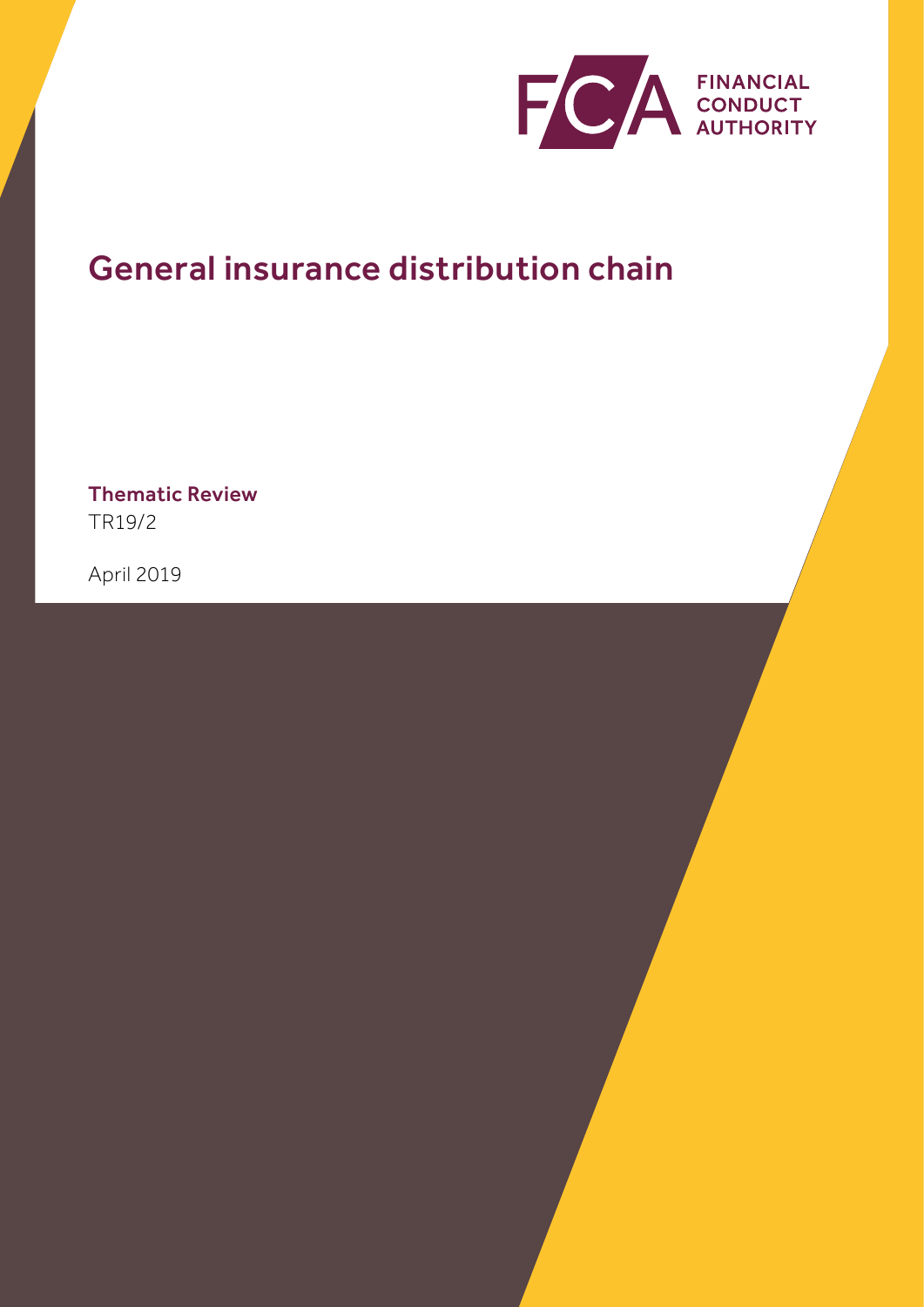



|                  | <b>1</b> Executive summary               | 3  |
|------------------|------------------------------------------|----|
|                  | <b>2</b> Approach, scope and methodology | 9  |
|                  | <b>3</b> Findings                        | 14 |
| $\boldsymbol{A}$ | Actions                                  | 24 |
|                  | 5 Expectations                           | 26 |
| 6                | Next steps                               | 31 |

## How to navigate this document

- returns you to the contents list
- takes you to helpful abbreviations
- takes you to the previous page  $\leftarrow$
- takes you to the next page
- prints document
- email and share document $\propto$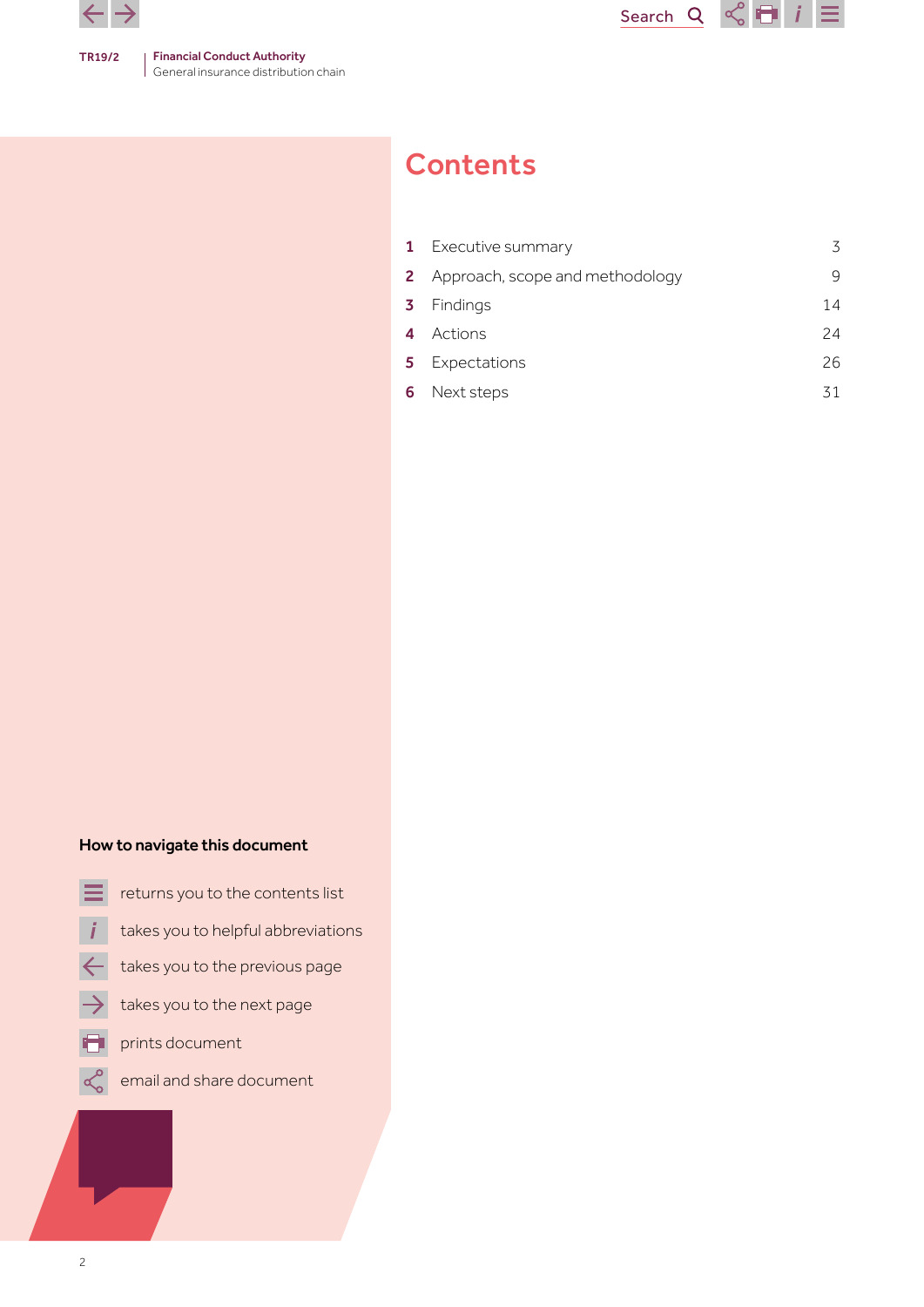<span id="page-2-0"></span>

# 1 Executive summary

## Background

1.1 General insurance ('GI') products serve an important social need and are key financial products underpinning a well-functioning economy. They give UK consumers and businesses the security and stability to go about their daily activities with confidence. So, it is essential that consumers and businesses can access high quality, good value insurance products which meet their needs and perform in line with their reasonable expectations.

- 1.2 There are currently over 300 insurers and 5,000 intermediaries operating in the UK GI marketplace, seeking to meet these insurance needs. These firms have a wide range of business models, allowing UK customers to access GI products via a variety of different distribution channels and purchase methods.
- 1.3 The competitive marketplace and the diverse and evolving insurance needs of UK customers means that GI firms often develop new products, or find new ways to distribute existing products or access new markets and groups of customers. As business models have evolved some distribution chains have become long and complex, with multiple parties involved in the manufacture, distribution and delivery of insurance products and services. Additionally, some distribution chains are potentially subject to significant influence from parties that are not FCA regulated, such as retailing groups whose main business is unregulated.
- 1.4 The length and complexity of some distribution chains and the potential influence of parties that are not regulated by the FCA has given rise to 2 key risks. These are:
	- The number (or nature) of parties in some distribution chains increases the price of GI products and adversely affects the value of the products (and associated services).
	- The complexity of chains and number of parties involved negatively affects the delivery of services and customer experience or outcomes. This may be either during the sales process (e.g. via mis-selling) or while fulfilling obligations to customers (such as claims and complaints handling).
- **1.5** We are concerned about these risks because of their potential to cause harm to customers, particularly personal lines and SME customers. These harms to customers include the following:
	- Customers purchasing products which deliver little benefit. Firms may develop and market these products due to failings in their product design and approval processes.
	- Customers may purchase products that are less appropriate for them, where firms sell a product not offering value. For example, where the value of the product for a particular cohort of customers is not established or where the firm selects a distribution strategy which may lead to the product being offered to customers who do not need it.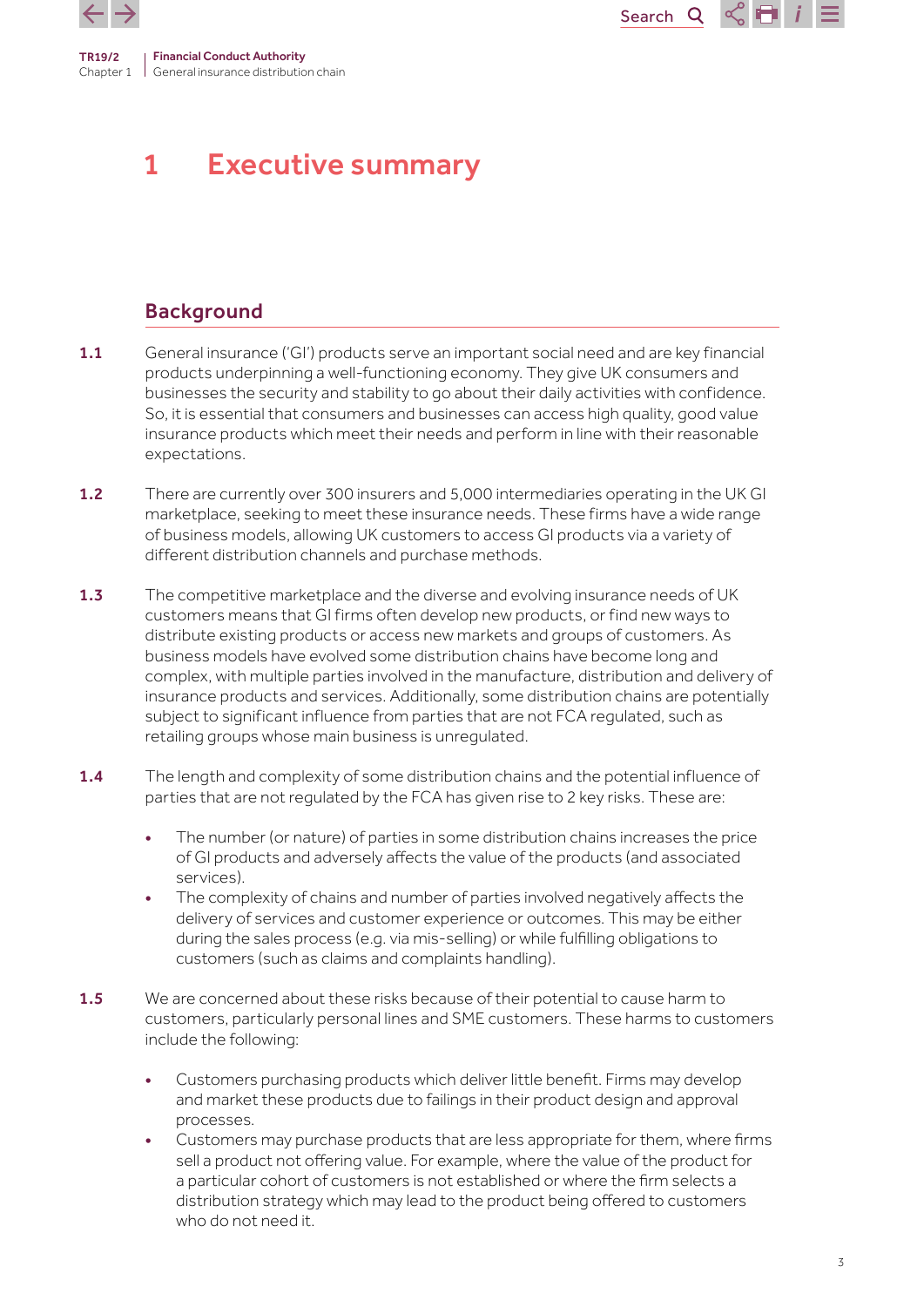

> • Customers may pay substantially more for a product which delivers no additional benefits compared to alternative, less expensive products available in the market. This could occur when a firm distributes the product to customers outside the target market or due to conflicts of interest in a firm's remuneration structure incentivising it to sell a particular product.

Search<sub>Q</sub>

 $\propto$  Fi

- Remuneration structures may lead to customers paying increased prices as a result of remuneration that is paid to firms in the distribution chain who incur little cost or deliver little benefit to customers.
- Firms may fail to identify products not providing value to customers or to take appropriate remedial action, due to shortcomings in oversight, management information ('MI') or monitoring.
- 1.6 These potential harms are not unique to longer or more complex GI distribution chains, but our concern is that where multiple parties are involved the risks of these harms occurring is significantly greater. Our overarching expectation is that 'a customer's experience should not be affected by whether a product or service was provided and distributed by a single institution or two or more institutions' (RPPD1.2). This expectation relates to all elements of the insurance product and related services which could affect the customer's experience. So, it encompasses the design and manufacture of the product, its distribution and sale, claims handling, complaints handling and the delivery of any other related services.
- 1.7 Our concerns about these potential harms led us to scope and carry out 2 pieces of work. These were a diagnostic thematic review of Value in the GI Distribution Chain<sup>1</sup> ('VITDC') and a multi-firm supervisory review of delegated authority ('DA') arrangements.<sup>2</sup>
- 1.8 These reviews considering the GI distribution chain were performed in parallel to our diagnostic work on GI pricing practices (which we reported on in October 2018) and are complementary to it. They each looked at a different range of GI products considering how they are distributed, the range of parties involved and how that impacts on value – but had the same focus on identifying the risks of potential harm to customers and their causes. These complementary pieces of work are aligned because they both emphasize the economics of the products and services being provided to customers, and the distribution chains and methods by which they are delivered. Consequently, there are similarities to the findings of our GI pricing practices work, not least in terms of the risk of customers paying excessive prices and suffering poor outcomes. Also, that these harms appear to emanate from issues around firms' culture and business models, and how these are driven by their purpose and values, and their governance and controls.
- 1.9 We have now launched a market study on pricing practices in home and motor insurance. The findings and actions resulting from this work on the GI distribution chain, as set out in this report and accompanying documents, provide part of the regulatory context for the market study, but do not in any way preclude or prejudge the outcomes of that work.

<sup>1</sup> A priority A project announced in our 2017/18 business plan, with the intention of gaining a better understanding of a variety of GI distribution chains and their impact on the value provided to consumers.

<sup>2</sup> A follow up piece of multi-firm work performed due to the serious extent and nature of the shortcomings identified in our 2015 and 2016 thematic reviews on DA and appointed representatives ('ARs') (TR15/7 Delegated authority: Outsourcing in the general insurance market and TR16/6 Principals and their appointed representatives in the general insurance sector). This multi-firm review focused on delegated authority arrangements and considered the extent to which firms have responded to our findings and expectations as set out in our 2015 report.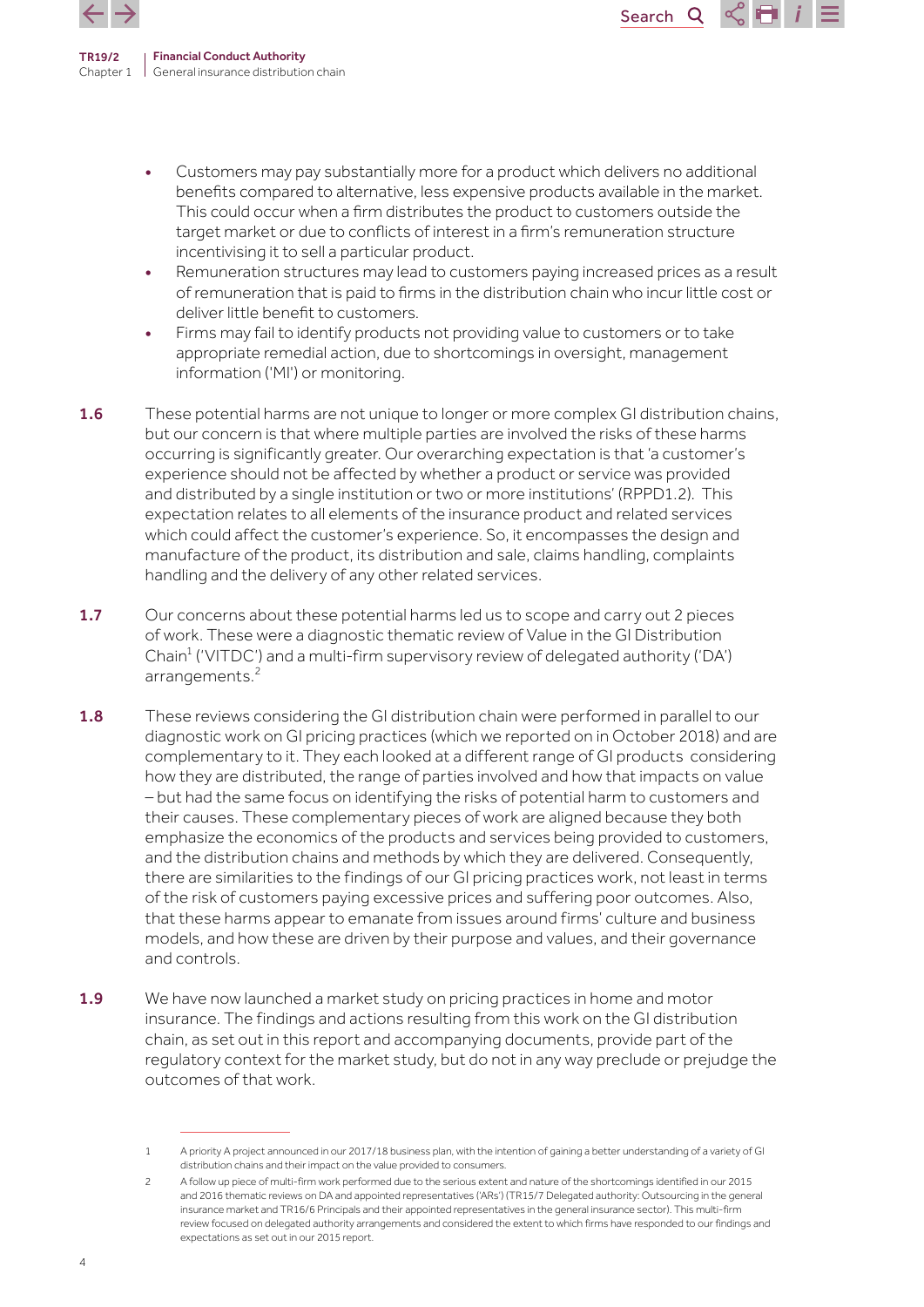

## What we found – potential harms and our responses

1.10 Our work identified significant potential for harm to customers arising from the product development and distribution approaches currently employed in some sectors of the GI market and by some GI firms. The risks of harm we identified included examples relating to both features of the distribution chain and of the particular product involved. We saw many cases where it was not clear that firms (both insurers and intermediaries, acting as manufacturers or distributors) had considered the impact of their actions (and inactions) on the value of the products provided and customer outcomes.

Search<sup>Q</sup>

- 1.11 However, it is important to note that while we saw many examples of such issues, there were also many other GI distribution chains and products we considered in our work which appeared to be delivering good value insurance products and appropriate outcomes, with no evidence of these harms manifesting.
- 1.12 Specific examples of the potential harms we identified in our work include the following:
	- Customers buying GI products paying high prices, which appear significantly higher than the production and delivery costs of the products due to high levels of commission within the distribution chain. One example where we saw potential harm occurring was for Guaranteed Asset Protection ('GAP') insurance (and other motor ancillary insurance products) purchased alongside a motor vehicle, where the average level of commission taken by some distributors was over 60%. These distributors were often directly regulated intermediaries or appointed representatives ('ARs') forming part of an otherwise unregulated group, like a motor manufacturer or dealership network, and they appeared to be able to extract these levels of commission due to the control they could exert over both the distribution chains and the customers.
	- Firms failing to fulfil obligations to customers, including where the services provided to customers are not delivered appropriately. We saw examples of this where there were shortcomings in the processes and practices surrounding claims handling, including in cases where the responsibility for handling claims had been delegated, creating the risk that legitimate claims could be rejected.

The work we performed found that these and other potential harms stemmed from 2 key causes.

- 1.13 The first of these was the purpose and values of firms, and associated issues with their **business model and strategy**. This was characterised by firms lacking focus on customer outcomes, with it not being clear that these firms' purpose and culture paid sufficient regard to customer outcomes. In these examples, which manifested in both reviews, customers were not being placed at the heart of GI firms' business models and this was leading to potential harm for customers. There were several manifestations of this core issue, including:
	- Failure to adequately consider risks of harm to customers in the development of products and the related distribution arrangements.
	- Manufacturers ceding complete control over all elements of the product sale (including allowing absolute discretion over the end price charged to customers) to distributors without due regard for the impact on the value of the product and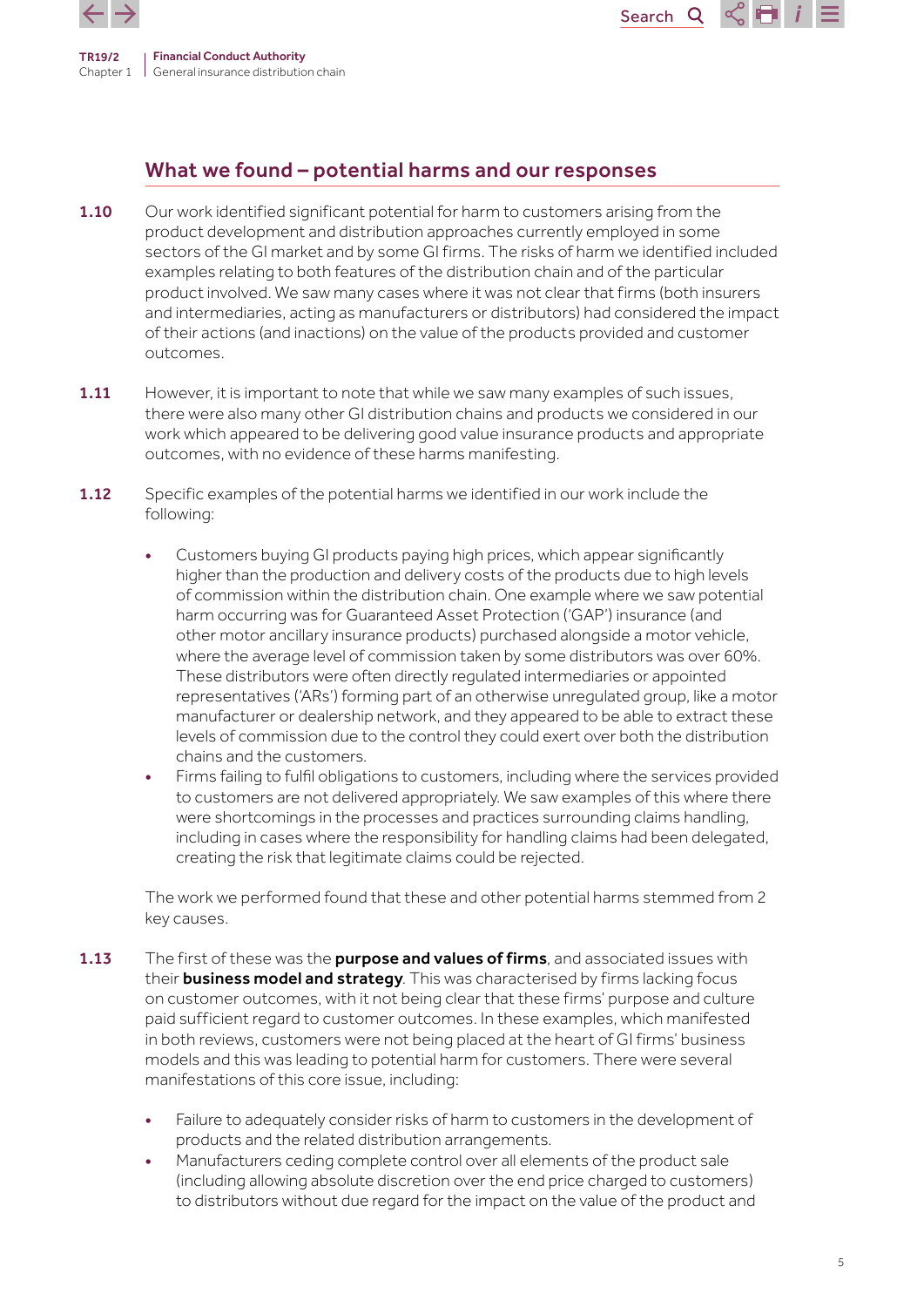



customer outcomes. This included cases where the distributors were directly regulated intermediaries or ARs contained within retail groups which are not otherwise regulated for insurance distribution.

- Failure to consider or assess through appropriate diligence the suitability and ability of parties to whom authority, control or responsibility is being delegated or passed.
- 1.14 The second cause of potential harm to customers related to poor governance and oversight and the failure to have adequate systems and controls over the end to end product and service development, manufacture and delivery chain. This meant that in some cases, even where the purpose and intent of the firm was to produce GI products which met genuine customer needs and resulted in good customer outcomes, the firm had not taken appropriate actions to make sure these were delivered. This manifested in a few different ways:
	- Lack of appropriate governance and risk structures. This included in relation to performing due diligence of partners/delegated parties within a distribution chain.
	- Failings in approaches to risk management, oversight and/or compliance, including in relation to delegated parties within distribution chains. These resulted in the arrangements in place not being adequate or sufficient to achieve intended objectives.
	- Lack of clarity regarding roles and expectations, including in relation to pricing decisions and practical delivery to customers.
	- Lack of MI or failure to adequately use or consider MI focused on customer outcomes.
- 1.15 Our work on the GI distribution chain has revealed the extent to which many firms have failed to respond sufficiently to our previous work and interventions, most notably our 2015 report on DA arrangements and the expectations we set out there. While we have seen some progress in the governance and controls around GI distribution chains since 2015, we often encountered a lack of customer focus or consideration of value. This was both in deciding what activities to undertake, who to partner with and what products to sell/distribute; as well as in the systems, controls frameworks, monitoring and MI. The findings and expectations described in that report remain applicable to many firms within the GI sector, when read alongside those set out here. The widespread extent of these issues within the GI sector is extremely disappointing given the focus and emphasis placed on these areas by the FCA in recent years.
- 1.16 The above issues have already led to FCA interventions. We fined Liberty Mutual Insurance Europe SE ('Liberty') over £5m (post reduction for early settlement) in October 2018. This followed an Enforcement action looking at harms resulting from failings in claims handling in a GI distribution chain. We entered into an agreement in February 2017 with Express Gifts Limited for it to provide £12.5m redress to approximately 330,000 customers who were sold insurance that offered little or no value. We commissioned 2 s166 skilled person reviews further to our recent follow-up multi-firm work on delegated authority.
- 1.17 In March 2019, we fined The Carphone Warehouse over £29m (post reduction for early settlement) for mis-selling mobile phone insurance and failing to properly investigate and fairly consider complaints arising from the mis-selling. The Carphone Warehouse was the retail distributor in this case. We note that, following our implementation of the Insurance Distribution Directive ('IDD'), regulated firms selling directly to customers need to make sure the sale complies with certain standards. These include making sure the product meets the customer's needs. Where a regulated firm is selling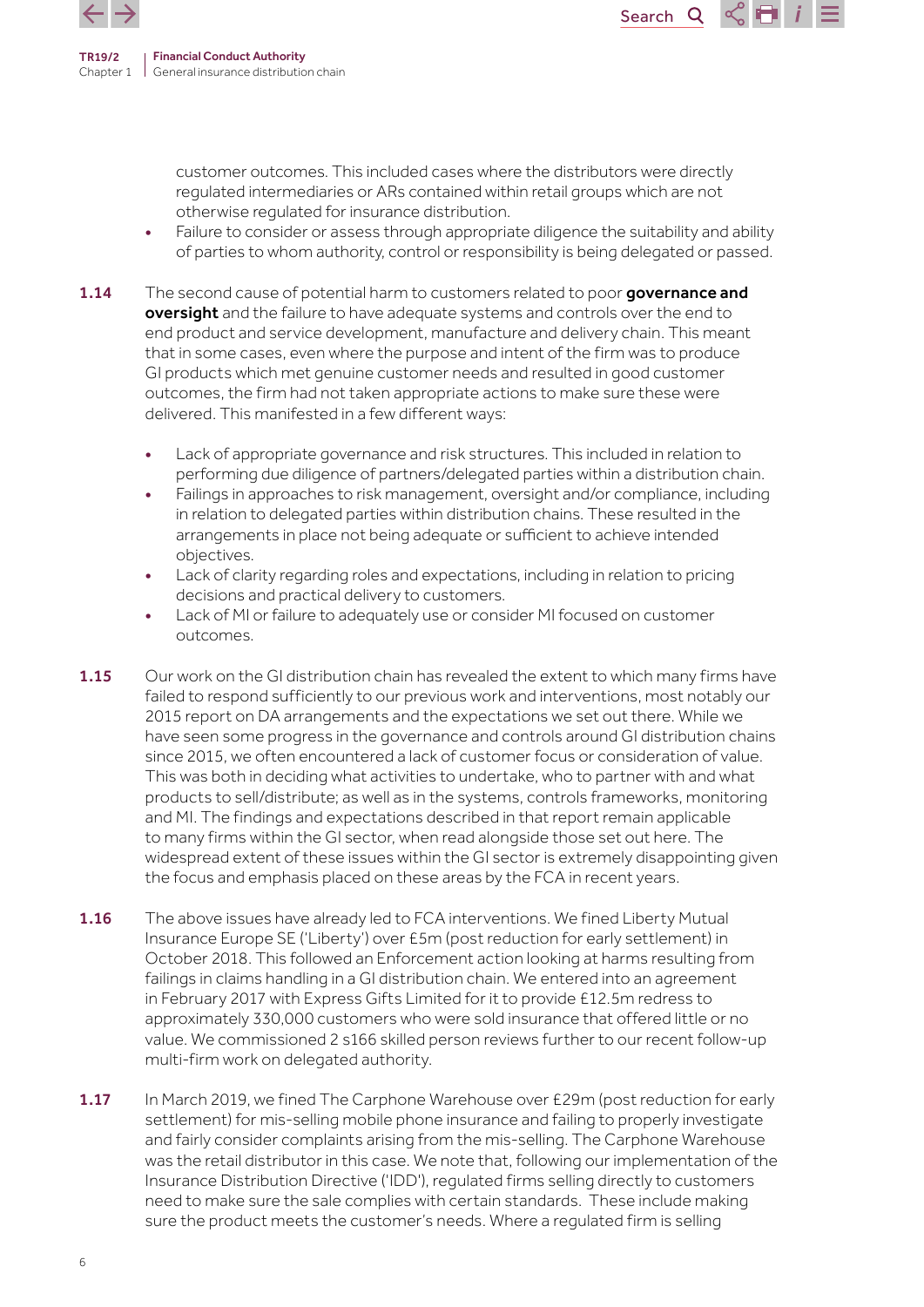

Search<sub>Q</sub>

insurance products through a retailer which is not regulated due to the connected contracts exemption then the regulated firm will need to make sure that the sale complies with these standards. Further details of actions we have taken can be found in Section 4.

- 1.18 The new more detailed rules arising from our implementation of the IDD are directly relevant to the manufacture and distribution of GI products, the concerns we have identified and the harms and potential harms they may cause. They include the obligation for all firms involved in the GI distribution chain, both insurers and intermediaries, to 'act fairly, honestly and professionally in accordance with the best interests of the customer'  $3$
- 1.19 Additionally, the Senior Managers and Certification Regime ('SM&CR') will clarify and enhance the level of firm and individual accountability for these issues.
- 1.20 We have also been working to develop suitable value measures for GI products. These measures will provide consumer groups, firms and market commentators with additional indicators of value for a range of insurance products.
- 1.21 The new rules, the SM&CR and other initiatives will help us to take a more interventionist approach if we see failings in future. We will seek to use the full range of regulatory tools for both existing and any future issues.

## Our expectations

- 1.22 We expect all GI firms to put customers at the heart of their business models and have appropriate regard for the value customers receive from the GI products and services they manufacture and distribute. This expectation applies to firms in all parts of GI distribution chains and is underpinned by our rules and the Principles for Businesses, which firms must comply with. Alongside this report we are consulting on proposed non-handbook guidance setting out our expectations under our rules. We have set out the more detailed expectations in full in Section 5 of this report. These detailed expectations are intended to provide firms with clarity about their obligations as manufacturers and distributors of GI products.<sup>4</sup>
- 1.23 The themes that our key expectations fall into are set out below. However, firms need to carefully consider Section 5 of this report and our non-Handbook guidance in their entirety when seeking to assess whether they are meeting their obligations. If, further to this, firms identify shortcomings in their policies, procedures or practices, they should take appropriate action to address these shortcomings immediately.
- 1.24 Our key expectations are as follows:
	- All GI firms must act fairly, honestly and professionally in accordance with the best interests of their customers.

 $3$  ICOBS 2.5 - 1R

<sup>4</sup> Where we refer to expectations in this report which are in the guidance consultation, firms should take account of the finalised guidance published after consultation.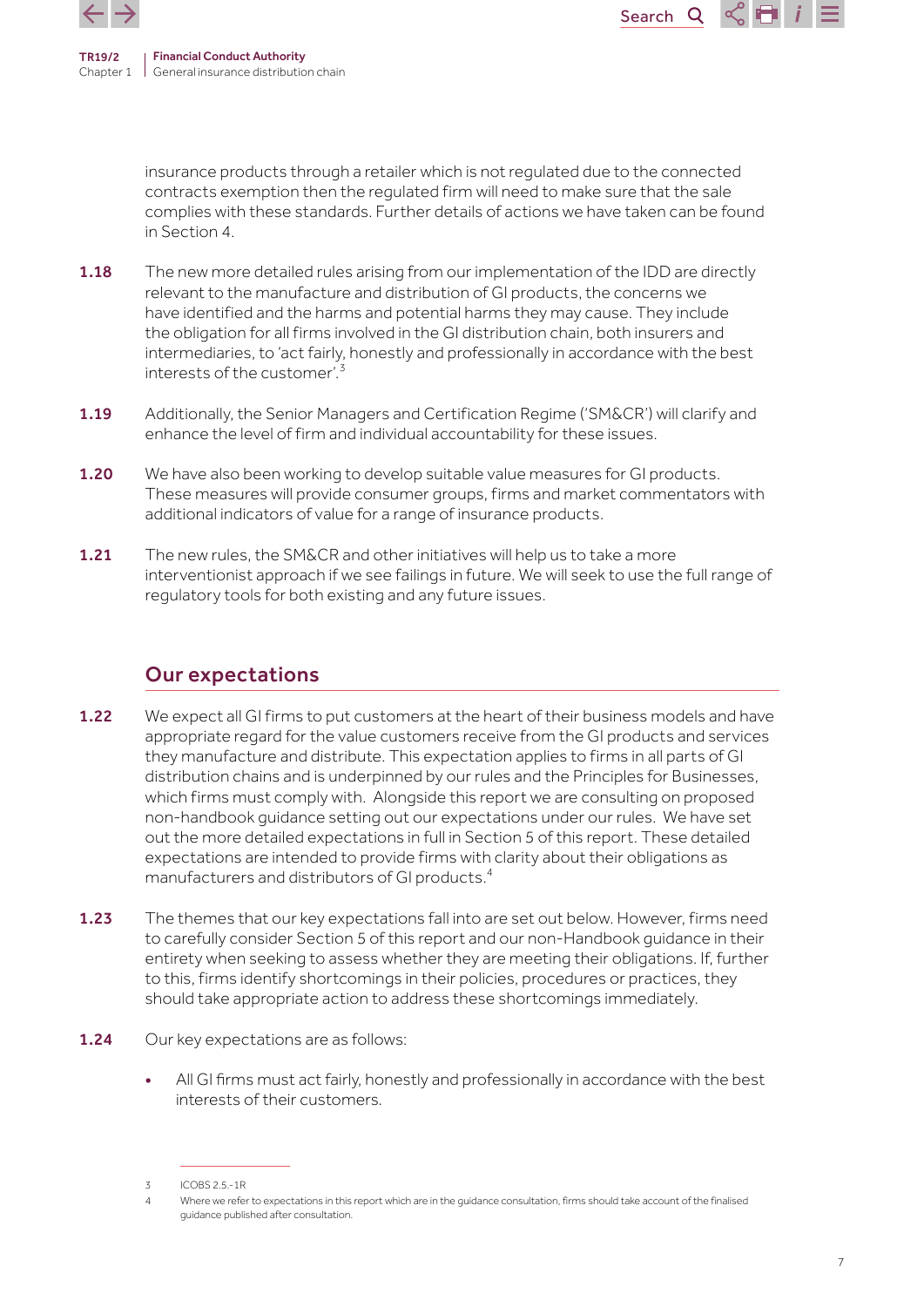

> • All GI firms should consider the value their customers ultimately receive from their products and services.

Search Q

- All GI firms should maintain appropriate systems and controls over the remuneration they receive.
- All GI manufacturers should have sufficient knowledge of the roles and remuneration of all entities in the distribution chains they use to be able to assess the impact they have on the value customers receive.
- All GI firms must maintain appropriate systems and controls (including the production and use of appropriate management information) over their GI products and services. This includes when delegating authority to another business.
- All GI distributors should consider the impact of their distribution strategy (including the distribution method and the level of remuneration they receive) on the overall value of the product for their customers.

## Next steps

- 1.25 We intend that this report, the findings and harms set out in it and the accompanying suite of documents (including a Dear CEO letter) should serve as an immediate call to action to all GI firms. They must urgently address the issues of culture and governance, and the accompanying failure to consistently focus on customer outcomes which remain widespread within the sector. To achieve the step change we expect of GI firms, we have also published proposed non-Handbook guidance to make clear our expectations and remove any remaining ambiguities. This clarity will facilitate decisive future interventions (using the full range of our regulatory tools) where we identify firms who are not meeting their obligations to their customers.
- 1.26 To drive and embed meaningful change in the sector, we will also:
	- Undertake a programme of further communications and engagement with the sector about our findings and our expectations.
	- Consider the need for additional interventions further to our review of the information we received in the course of this thematic work, as well as that obtained from relevant supervisory work.
	- Plan a programme of future supervisory work in this area, both through regular supervisory activities and further thematic or multi-firm work.

Further details of our next steps can be found in Section 6.

1.27 We have already intervened in the Liberty, Express Gifts and The Carphone Warehouse cases. We will not hesitate to intervene in future where we see firms who do not meet their obligations under our rules and exhibit similar issues. Our future engagement with firms will reflect our focus on these issues, the clarity with which we have set out our expectations and the extent and duration of our communications on this subject. In this context, we will use the full range of our regulatory tools if we encounter issues and potential failings at firms causing harm or potential harm to customers.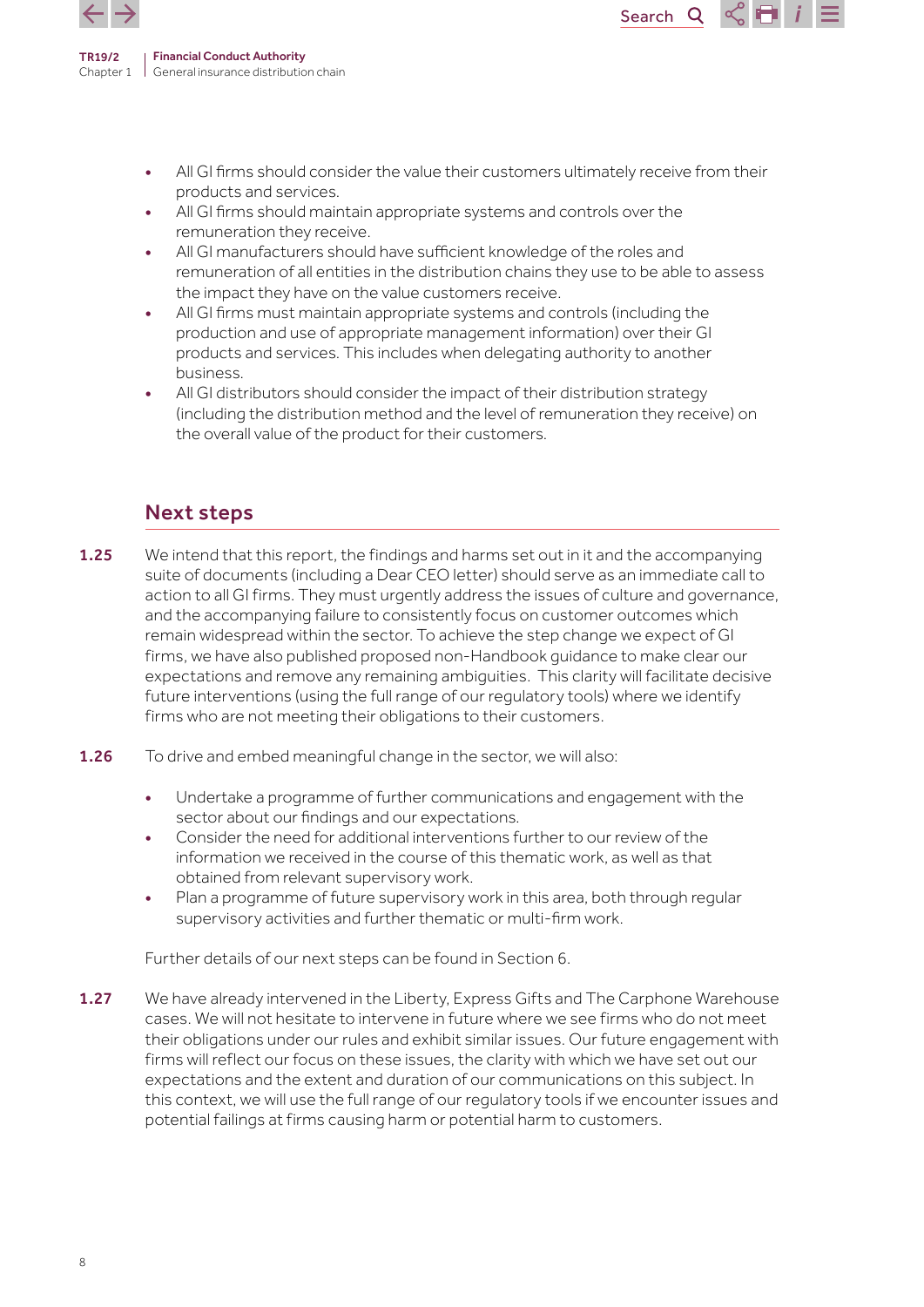<span id="page-8-0"></span>



## Search<sub>Q</sub>

# 2 Approach, scope and methodology

- 2.1 As set out above, the length and complexity of some GI distribution chains and the range and nature of parties involved gave us concerns that this could be causing harm to customers by:
	- Adversely affecting the value of products from a customer's perspective.
	- Negatively affecting the services received by customers, and the outcomes they experience.
- 2.2 We set out in our 2017/18 Business Plan our intention to undertake discovery work focusing on 'Value in The Distribution Chain' ('VITDC'). We aimed to gain a better understanding of a range of GI distribution chains and their impact on customers.
- 2.3 We were also concerned about the serious extent and nature of the shortcomings identified in our 2015 thematic review of DA arrangements. So, we performed a follow up piece of multi-firm work to assess the extent to which firms had responded to the issues and expectations set out in our 2015 report.<sup>5</sup>
- 2.4 Both of these pieces of work considered (through different lenses) the potential for harm to customers (and other conduct risks) arising from the GI distribution chains and arrangements we reviewed. They also sought to assess whether customers are being treated fairly and truly being placed at the heart of firms' business models. The VITDC work focused on 3 specific GI products; travel, tradesman and GAP/motor ancillary insurance. The DA multi-firm work considered the delegated arrangements of 7 insurers with a variety of different business models and insurance products.

## Theories of harm

2.5 The theories of harm we considered in our work relate to 2 primary areas of harm.

## Pricing and quality

We considered whether there was evidence indicating that customers may be:

- Paying excessive prices, fees or charges.
- Being sold sub-standard or 'hollowed out' products providing limited or no utility or lacking key elements of cover.

## Sales and customer service/treatment

We also considered whether there was evidence that:

- Customers were purchasing unsuitable products.
- Firms were failing to fulfil their obligations or provide services to customers.

<sup>5</sup> TR15/7 Delegated authority: Outsourcing in the general insurance market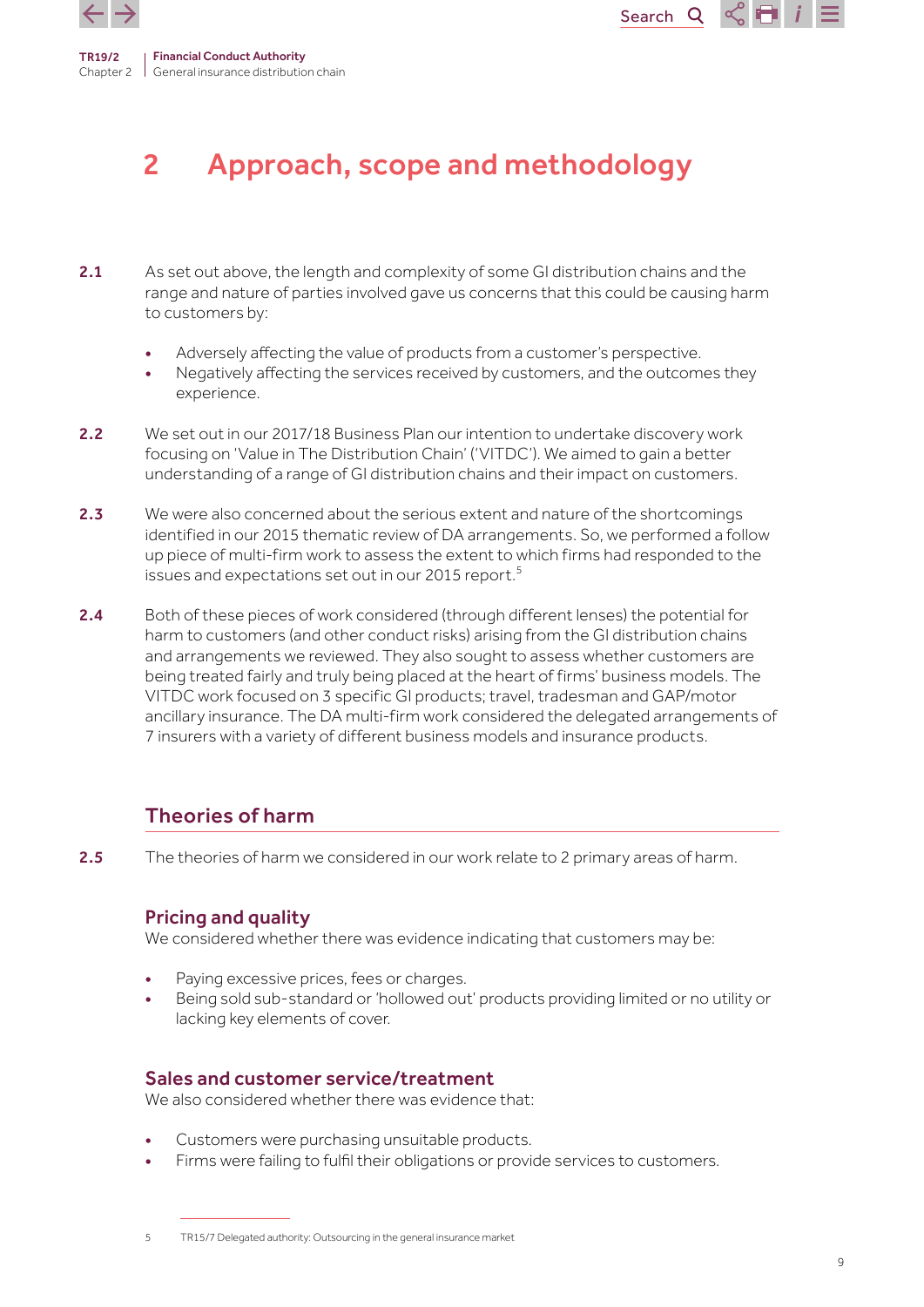

> • Customers were unaware of the risks that they were insured against or misunderstood the policy benefits due to shortcomings in the sales process.

- 2.6 We sought to assess the extent to which the distribution chains could adversely affect the products (and services) being received or customer outcomes. So, we considered whether firms have established effective risk frameworks and controls to identify and mitigate the risks arising from these distribution chains (particularly where they delegate authority to other parties). We also considered how widespread any issues identified are within the GI sector, or whether they are confined to specific subsectors, firms or products.
- 2.7 We designed the VITDC information request to better understand:
	- Who was involved in the distribution chains for a selection of GI products.
	- The roles these parties fulfil and the remuneration they receive.
	- The strategy and approach firms followed in selecting the parties in the various distribution chains.
	- The extent to which firms understand and monitor the remuneration taken by different parties in the chain and consider the impact of the chain on the value of the GI products and services provided to customers.
- 2.8 We reviewed 3 GI products; travel, tradesman and GAP/motor ancillary insurance. We selected these products to provide us with insight into a range of GI distribution chains, given their different characteristics. Tradesman insurance is a mass market SME product that is required and bought by small businesses (given the liability component). It gave us insight into the commercial value chain. Travel insurance is a mass market consumer product which is arguably essential for overseas travel but not compulsory. It is sold through a very wide range of distribution routes, giving us the opportunity to understand how these different distribution chains contrasted and affected the value of the product the customer received. GAP insurance and motor ancillary insurance are widely sold, niche consumer products. This gave us an insight into the dynamics and economics of a GI distribution chain where ownership of the customer relationship often resides with the seller of the primary product. These sellers are therefore often able to exert a significant degree of influence over the GI product and the price it is sold to customers for.
- 2.9 We requested information from 40 firms involved in providing these 3 GI products. This included insurers and intermediaries (acting as MGAs, brokers and/or administrators), and encompassed a variety of business models. We followed our review and analysis of this information with visits and meetings with 17 of these firms.
- 2.10 Our multi-firm supervisory work on DA was intended to assess the extent to which firms have responded to our 2015 report and acted to enhance their risk and control frameworks and embed compliant practices and processes where they delegate authority. Specifically, we wanted to test whether firms:
	- Had a clear risk appetite regarding delegating authority, including for the risks this poses to customer outcomes, and were able to evidence this risk appetite.
	- Understood their responsibilities for the performance of products and customer outcomes.
	- Had effective, risk-based controls to facilitate oversight of their delegated arrangements.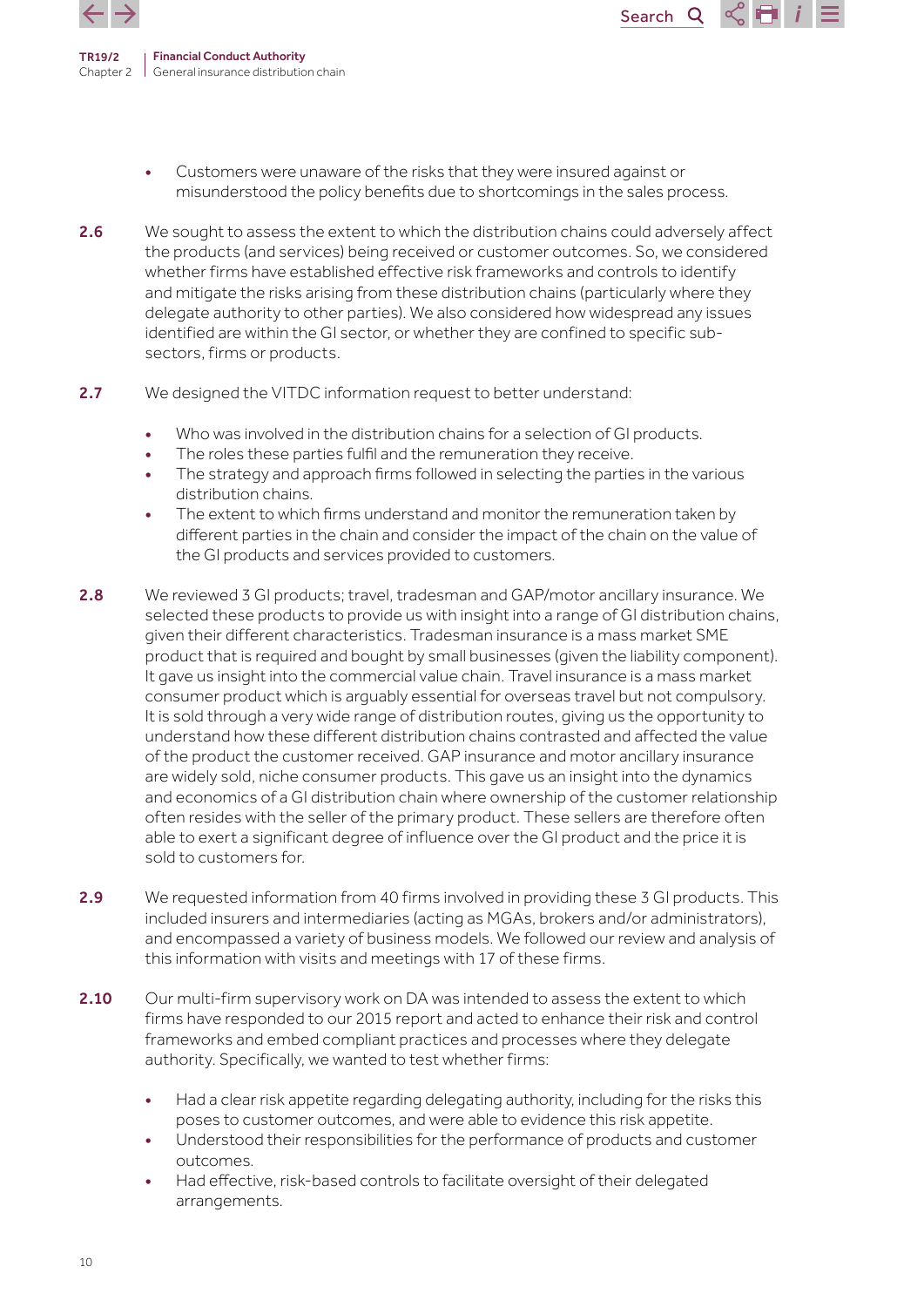

> Received and used appropriate customer focused MI to monitor customer outcomes and identify any poor conduct by their delegated partners.

- 2.11 The multi-firm review focused on 7 insurers who delegated underwriting or claims handling authority for UK-based personal and SME business customers. These firms were generally reflective of the sample included in the 2015 review and one of the firms was in the original review. This work involved requesting information which we reviewed, followed by face-to-face interviews with all the insurers and a sample of 13 intermediaries to whom authority was delegated by the 7 insurers.
- 2.12 During our review of the information provided and our visits to firms across both reviews, there were several key indicators of potential harm:
	- Instances where the purpose or value of the GI product from a consumer standpoint and/or ownership of its manufacture (including product design) and/or choice of distribution route appeared unclear.
	- Examples where the prices paid by consumers for insurance products did not appear consistent with the fair treatment of customers. For example, the extent to which the price took account of the utility or quality of the product, in terms of factors such as coverage and customer service. This included products where the price for end customers is significantly increased by the levels of commission taken in the distribution chain.
	- Cases where firms' (particularly manufacturers') understanding and oversight of the distribution chains they were involved in (including their knowledge of sales methods and processes) did not appear commensurate with the range of risks to customers arising from their activities in these distribution chains.
	- Examples where there appeared to be significant levels of remuneration taken by parties (either in commission or through other fees and charges) where it was unclear what their role and contribution was in delivering the products and services being provided to customers.
	- Instances where ownership of responsibility for the delivery of core services (such as claims handling) or the related decision-making processes was unclear, potentially resulting in poor product delivery or customer outcomes.
- 2.13 We began these 2 pieces of work in Q4 2017 and concluded our fieldwork in Q3 2018. Our analysis of the evidence and the issues identified revealed a significant degree of alignment and commonality in the findings of the 2 pieces of work. So, we decided to combine these findings, and our conclusions, actions and expectations into this single report.
- 2.14 We performed both reviews in the context of the applicable regulatory framework, rules and guidance at the time of our review. This predated the FCA's implementation of the IDD (effective 1 October 2018) and SM&CR being applied to insurers (effective 10 December 2018). We have presented the findings from our work in this context, and the actions we have already taken were based on the historic regulatory framework. However, the new rules emanating from our implementation of the IDD and the enhanced obligations arising from the SM&CR are very relevant to the concerns and potential harms identified. They are also relevant to our expectations of firms to work to address these issues. So, we have set out our expectations, which are taken from the proposed guidance accompanying this report (on which we are consulting), in the context of the updated regulatory framework now applicable.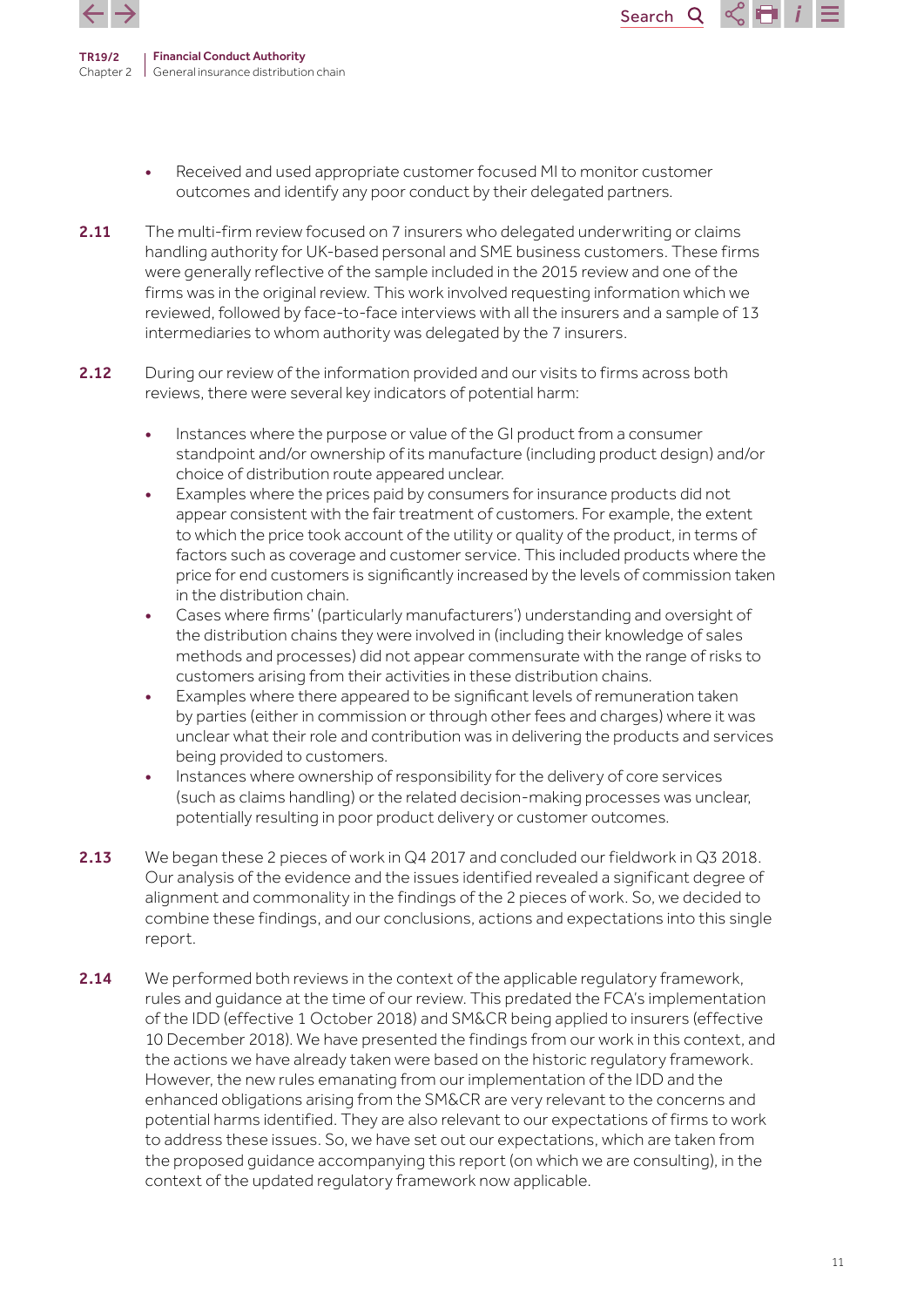

2.15 While we did not engage directly with consumers when performing these 2 reviews, we used existing FCA information and analysis relevant to consumer behaviour, the sector and the products being considered. This included the research and analysis performed in the context of the following FCA reviews and publications:

- MS14/1: General insurance add-ons market study (July 2014)
- PS15/13: Guaranteed Asset Protection insurance: competition remedy (June 2015)
- OP 12: 'Encouraging Consumers to Act at Renewal' (December 2015)
- PS16/21: Increasing transparency and engagement at renewal in GI markets (August 2016)
- FS16/5: following a 'Call for inputs on Big Data' (September 2016)
- The financial lives of consumers across the UK: Key findings from the FCA's Financial Lives Survey 2017 (June 2018)
- TR18/4: Pricing practices in the retail general insurance sector: Household insurance (October 2018)
- 2.16 These pieces of consumer-focused research and analysis tell us the following relevant information:
	- The Financial Lives Survey 2017 expressed concern that consumers' lack of knowledge and lack of engagement with products and providers could lead to harm occurring more readily (pg. 25). It also stated that this creates conditions for harm to occur more readily due to customers who are not engaged with products not fully understanding what they are buying (pg. 68).
	- The Financial Lives Survey 2017 found that just over 12 million UK adults don't think they have enough information to decide, on quality, between different insurance policies (pg. 15).
	- Consumers do not always know what cover they need. They are open to considering a wide range of covers even if they were previously unaware that a product existed or they had not planned to buy it. This is particularly true if consumers place trust in the firm who distributes the product. Or if insurance is not the primary sale and insurance is only introduced towards the end of a sales process for another product by a distributor whose main role is not insurance related (General insurance add-ons market study).
	- Consumers may have a poor understanding of the cover available. During our VITDC review, firms told us that consumers were regularly unaware of the risks that they were insured against or misunderstood the policy benefits. When considering whether to buy a product, such misunderstandings may affect a consumer's assessment of what they will receive for their money and, therefore, the value of the product.
	- Consumers are often unaware they can buy products from another provider or feel the time and effort involved in shopping around to be significant, or believe that savings to be gained from shopping around would be small (General insurance addons: qualitative research analysis pg. 39).
	- When consumers do shop around, their research tends to be superficial and they sometimes measure cost by comparing the price of the insurance relative to other items, such as the price of the vehicle they wish to buy (General insurance add-ons: qualitative research analysis pg. 50). These behavioral biases can add to the consumer's sense that savings which may be gained from shopping around seem insignificant.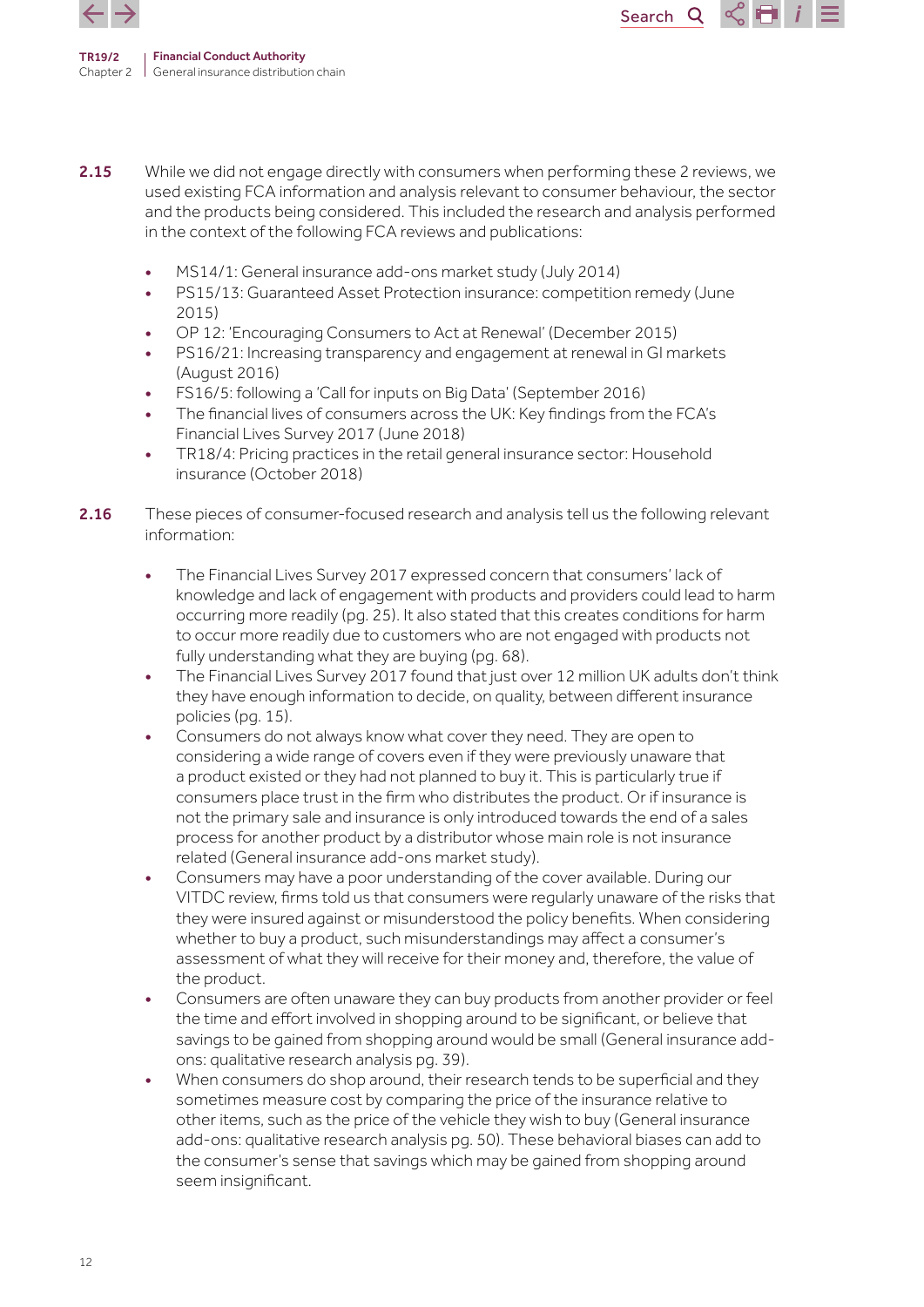

> • Distributors' sales tactics may add to this feeling. For example, by making timerestricted offers, grouping the cost of the sale with another product to make the items' individual prices unclear, or passing the consumer to a 'financial services expert', which some consumers may find intimidating (General insurance add-ons: qualitative research analysis pg. 57).

Search<sub>Q</sub>

 $\frac{1}{2}$  in

- If consumers are unable to effectively compare the price and coverage of products, they can't properly assess the relative value of products and make informed decisions.
- 2.17 We have considered this evidence about customer behaviours in carrying out these reviews, forming our conclusions and setting our expectations of the firms which operate in this sector.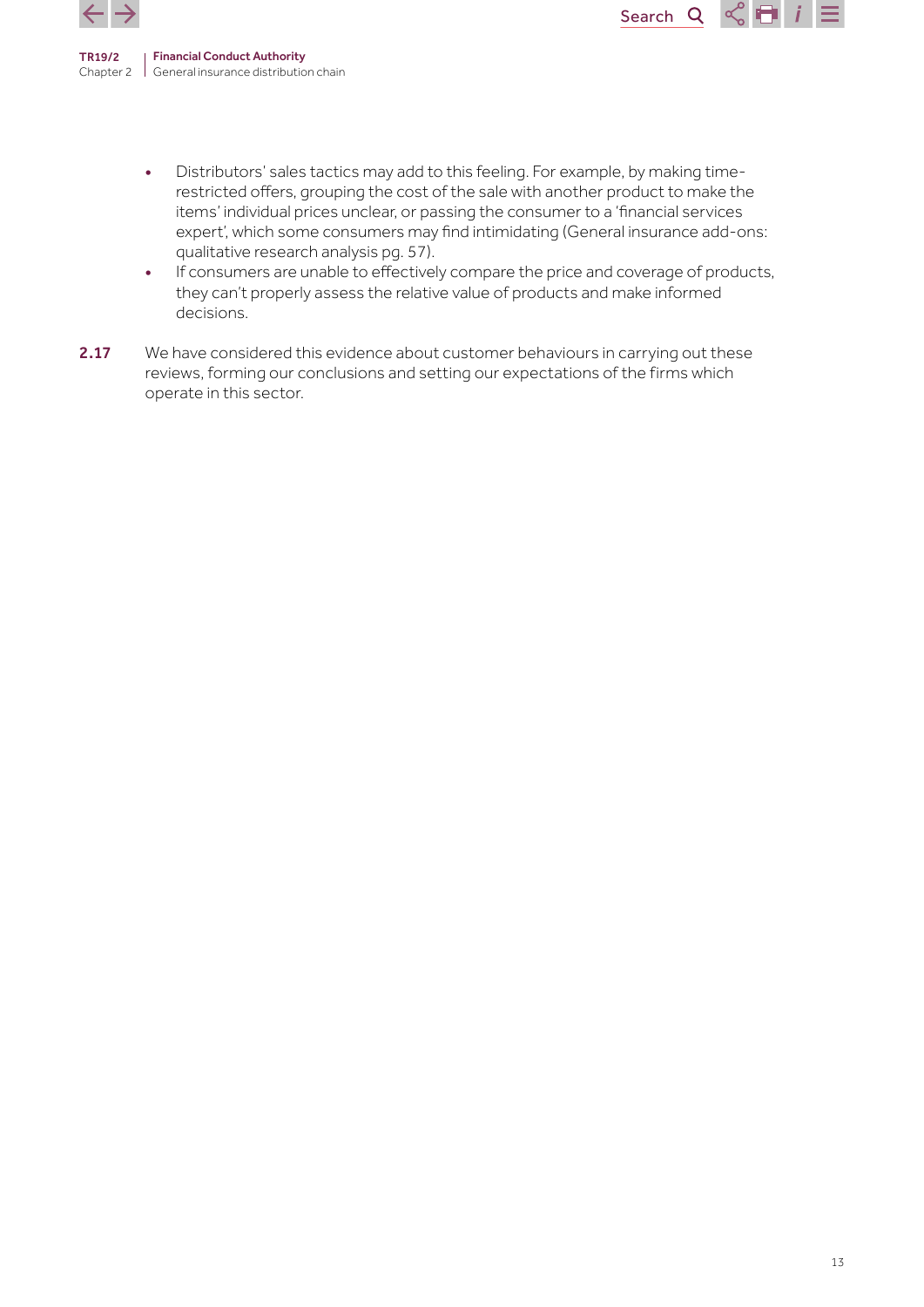<span id="page-13-0"></span>



# 3 Findings

- 3.1 Our 2 thematic reviews relating to the GI distribution chain took different approaches. The VITDC work focused primarily on the impact of the distribution chain on the value of customers' GI products and services. The DA work looked at the systems and controls surrounding distribution chains involving delegated authority.
- **3.2** However, while the specific approach for these 2 reviews was different, there was significant commonality in the findings, and a consistency to the issues we found across both reviews. It was also clear from both reviews that the concerns we were seeing in some cases, were not narrow compliance issues with limited consequences, but issues with the potential to cause harm to customers on an ongoing basis.
- 3.3 A key theme underlying many of the issues we identified was the apparent failure of some firms to focus sufficiently on customer outcomes, particularly where multiple parties were involved in delivering GI products and services. In these cases, it appeared that customers were not being consistently placed at the heart of firms' business models and that a customer focus had not been fully embedded within the culture of these firms. Where firms lacked a clear customer focus this often manifested across the full range of the activities undertaken by the firm. This included in the processes of selecting partners, product development and manufacture, and product and service delivery, as well as the oversight and monitoring of these activities. This created the potential for customers of the firm to suffer harm.
- 3.4 Having found evidence of similar concerns and potential harms in both reviews there was a clear alignment in the key messages and expectations we wanted to communicate to the sector. Additionally, the relevant rules and guidance we wanted to refer firms to in order to address these potential harms were the same. These include the new rules introduced further to our implementation of the IDD and the enhanced levels of individual accountability arising from the SM&CR. So, we chose to consolidate our findings and expectations into a single report.
- 3.5 As detailed above the theories of harm we considered through these pieces of work related to 2 main areas of potential harm:
	- price and quality
	- sales and service
- 3.6 We have grouped our detailed findings (including examples of the issues and potential harms we saw) under these 2 headings. As set out above in the approach, scope and methodology section, these reviews were not intended to involve detailed work to identify and quantify harm, but instead to identify issues which gave rise to significant risk of harm to customers. These themes and issues were by no means universal across the sample of firms and products we considered in our work. However, they were common, with many of these findings and examples of potential harm observed in several firms included within the 2 reviews and across a range of different products.
- **3.7** We found that the potential harms we saw came from 2 key causes. The first of these was the purpose and values of firms. This related to firm's business model and strategy and was characterised by firms lacking focus on customer outcomes, with it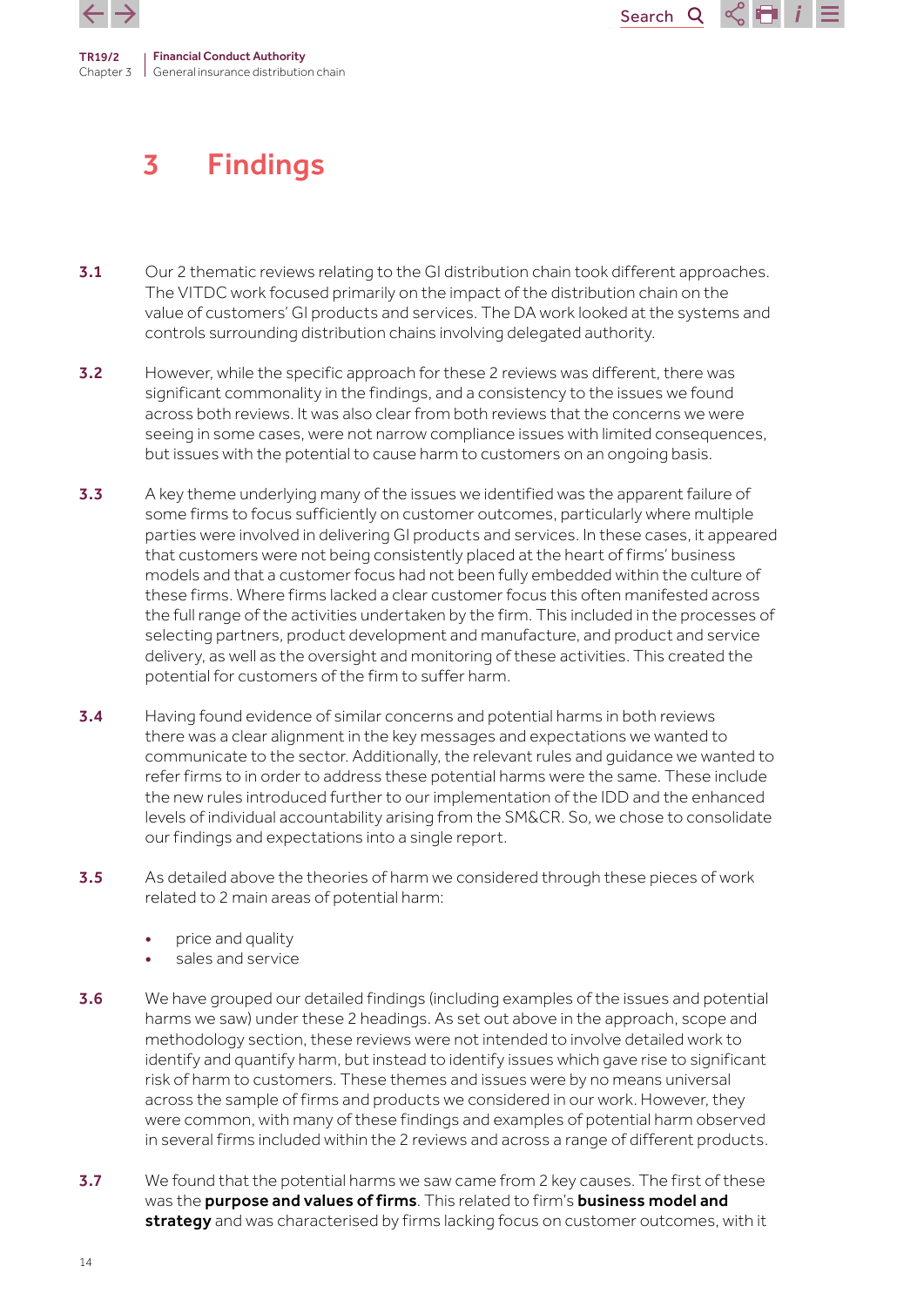



not being apparent that their purpose and culture paid sufficient regard to customer outcomes. The second cause of potential harm to customers related to poor governance and oversight and the failure to have adequate systems and controls over the end to end product and service development, manufacture and delivery chain. This meant that in some cases, even where the purpose and intent of the firm was to produce GI products which met genuine customer needs and resulted in good customer outcomes, the firm had not taken appropriate actions to make sure these were being delivered. In setting out our findings and the examples of potential harm identified, we have also referenced the cause of harm where our work allowed us to identify this.

## Detailed findings – price and quality

- **3.8** We identified examples of 3 key types of potential harm relating to pricing and quality occurring within the firms, and these were:
	- sub-standard quality/low product value
	- excessive prices
	- excessive fees and charges
- **3.9** We set out below how each of these issues can result in harm to customers. We also provide specific examples we identified in our reviews and comment on the probable causes of these issues.

## Sub-standard quality/Low product value

- **3.10** Sub-standard quality products or poor quality service can cause harm to customers. We have seen cases of potentially sub-standard quality products during our reactive supervisory work. In the Express Gifts Limited example, the product sold to customers appeared sub-standard because it had little or no value.
- 3.11 We had identified products of marginal or questionable value in our thematic reviews on DA and ARs and saw further examples during our VITDC work which had potential to cause customers harm. The likelihood of these issues arising appears greater where multiple parties are involved in the distribution chain. An example is set out below:

#### Example 1 - Tour operator travel insurance products for coach trips

In our VITDC review we found several examples of tour operators providing travel insurance for coach trips, including short trips made entirely within the UK. These products were bought by (often elderly and potentially vulnerable) consumers as a secondary purchase to the coach trip. The prices charged (some examples were over £20 per person) to insure short UK trips of not more than 5 days appeared very high relative to the risks being covered. Our concerns about the value offered by this insurance product remained following the examination of a monthly bordereaux (report). This showed that only £24,426 of the £92,167 (net of Insurance Premium Tax) paid by 4,320 customers was passed on to the MGA and insurer. The remaining £67,741 was retained by the tour operator as commission.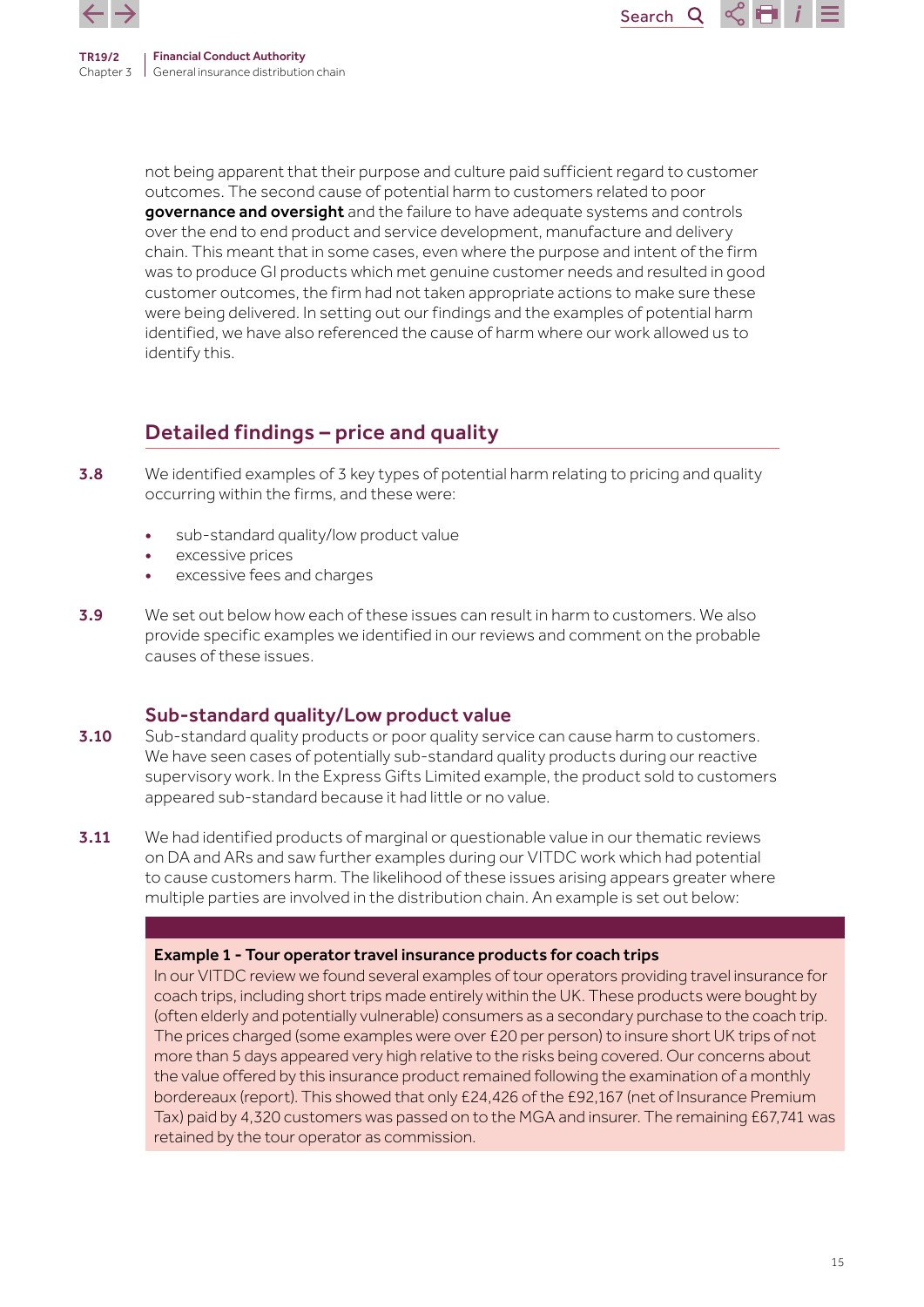

3.12 Example 1 has some similarities to the Express Gifts Limited example. It involves a relatively low-value insurance product being sold as a secondary product alongside the primary purchase, in this case a coach tour. This product was net rated. Our review found that neither the insurer underwriting the product nor the MGA manufacturing it were actively considering the price, utility or value of the product to the end customer. This provides an example of a distribution chain where the lack of oversight or understanding of product utility or value, can expose customers to the risk of harm.

Search<sub>Q</sub>

- **3.13** Our findings in this case align with the findings of our 2015 DA review. This found that firms (insurers or intermediaries acting as product manufacturers) had not always carried out sufficient work around the value or performance of products for customers, or how this was affected by the selected distribution approach. Not considering these conduct risks creates a potential for harm. In the cases we looked at, this was often caused by shortcomings in firms' purpose and values. There was a failure to adequately consider risks of harm to customers in the development of products (including considering the intrinsic value or utility of the product) and the related distribution arrangements.
- 3.14 During our 2018 DA review we found the same issues around product due diligence and the consideration of customer outcomes previously identified in our 2015 review. This indicates that in some firms an environment where customers are exposed to the risks of purchasing sub-standard quality products is being allowed to persist.

#### Example 2 - Claims services being provided under delegated authority

In our DA review, we saw 1 insurer delegate claims authority to a coverholder and then allow this third party to construct the claims processes and service standards with limited oversight or scrutiny. This included a lack of regular conduct related MI. The insurer was unable to evidence that the service standards were to the standard the insurer applied to equivalent claims they handled themselves. The insurer acknowledged that they could not provide assurance that claims were being handled appropriately. This exposed customers to the risk of harm through poor quality services.

Another insurer continued to rely on the longevity of a relationship with a particular third party. They acknowledged that due to this they had not followed their standard due diligence procedures to ensure that third party claims processes aligned with its own claims philosophy and delivered appropriate customer outcomes. Again, this exposed customers to the risk of harm through poor quality services or poor outcomes.

3.15 It is disappointing that we continue to see examples of issues in the application of core risk and control frameworks which should serve to mitigate the risk of sub-standard products and services being provided to customers.

## Excessive prices

- **3.16** Excessive prices, where prices are disproportionate to the production and delivery costs of products and services customers receive, can harm customers. This includes cases of differential pricing where some customers are charged potentially excessive prices for the product (accepting that others may be paying prices which are below the cost of producing the product).
- 3.17 We have seen examples of potentially excessive prices coming under public and media scrutiny in recent years. In particular the renewal prices charged to longstanding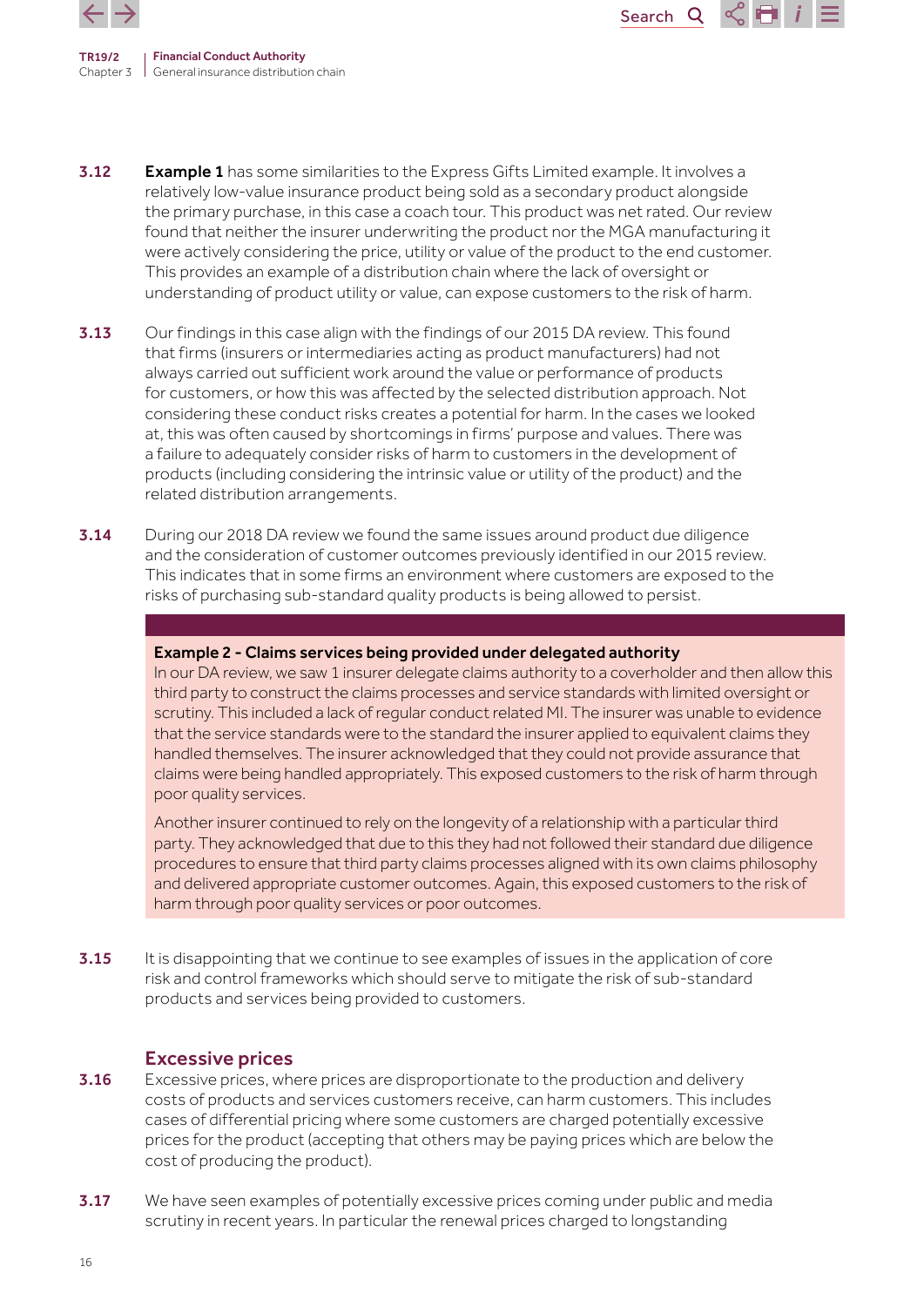

Search<sub>Q</sub>  $\propto$   $\blacksquare$ 

customers purchasing core insurance products like home insurance. Pricing practices in the home and motor insurance markets are currently being considered in our market study, launched in October 2018. So, we did not consider these products in the course of the VITDC review.

**3.18** We did however find several cases of potentially excessive prices relating to 2 motor ancillary products; GAP insurance and 'Scratch and dent' cover, as set out below:

#### Example 3 - GAP insurance

We saw numerous examples of parties involved in the distribution chains for GAP insurance receiving high (and potentially excessive) levels of commission. The split of the average net premium (after Insurance Premium Tax) between each of the parties in 1 distribution chain we reviewed is detailed below:

Average proportion of net premium to the insurer: 27% Average proportion of net premium to the wholesale distributor (a GI intermediary): 2% Average proportion of net premium to the distributor (a car dealership): 71%

**Example:** For a customer buying a GAP policy for £360 via this particular distribution route this amount would break down as follows:

Commission to the distributor (car dealership): £213 Commission to the wholesale distributor: £6 Net premium to the insurer: £81 Insurance Premium Tax: £60

#### Example 4 - 'Scratch and dent' insurance

One of the monthly 'Scratch and dent' bordereaux we reviewed listed almost 40,000 policies with total net premium after Insurance Premium Tax of £13.5m. This bordereau aggregated the sales from many different dealerships, selling both new and used cars.

The various parties involved in the distribution chain on average received the following proportions of the net premium:

Average proportion of net premium to the insurer: 33% Average proportion of net premium to the product manufacturer (a GI intermediary): 13% Average proportion of net premium to the distributors (a range of car dealerships): 54%

This means that of the £13.5 net premium paid by customers, £7.3m was retained by the distributors, with £4.5m going to the insurer and £1.7m to the GI intermediary who manufactured and administered the product.

**Example:** For a customer buying a 'Scratch and dent' policy for £300 via this particular distribution route would (on average) pay the following amounts to each party in the chain:

Commission to the distributor (car dealership): £135 Commission to the product manufacturer: £32.50 Net premium to the insurer: £82.50 Insurance Premium Tax: £50

71% of all of the 'Scratch and dent' policies listed on this particular bordereau involved commission levels above 50%. This was broadly representative and consistent with the levels of commission we saw across many similar arrangements where this product was sold.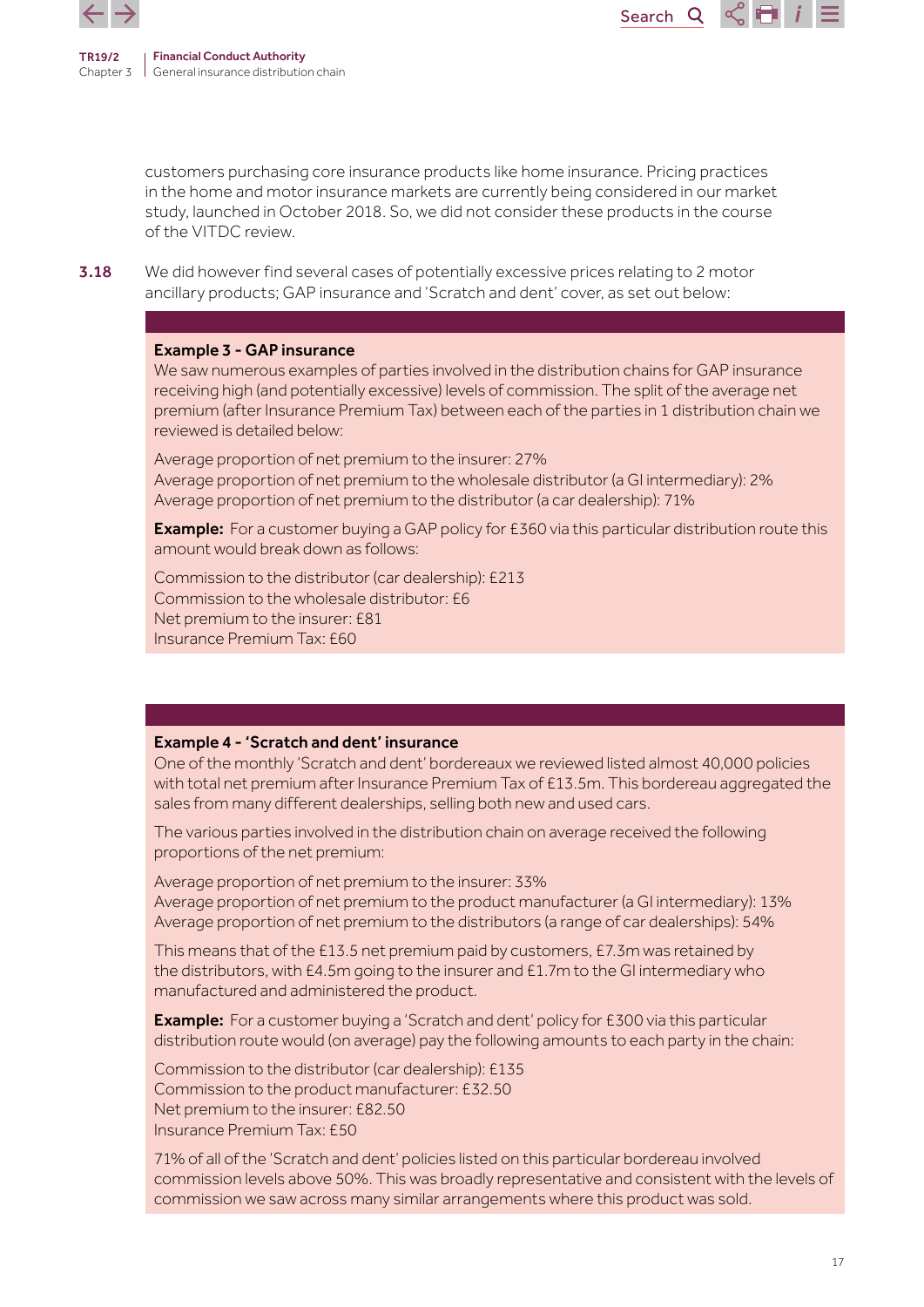

**3.19** Examples 3 and 4 above relate to motor ancillary products, but we also saw similar issues in some travel insurance products, as well as for furniture and white goods warranty products and add-on insurances like legal expenses (considered in our DA and AR thematic reviews and in our market study on add-on insurances).

Search<sub>Q</sub>

- 3.20 Again, these examples involve products that are net rated. Our review found that neither the insurers underwriting these products nor the MGAs manufacturing them were actively considering the price, utility or value of the product to the end customer. These products may offer genuine utility and value to customers when appropriately distributed and priced. However, the distribution chain as it currently operates creates the risk that the value of these products can be compromised by the remuneration received by some parties in the chain, potentially leading to harm to customers.
- 3.21 There are 2 other notable features of these particular distribution chains, which appear to be contributing factors to the level of commissions earned within these chains:
	- The involvement of parties who are retailers or brands and whose business is predominantly non-regulated (in this case car dealership networks) in the relationship or arrangement. This appears to give a significant degree of influence over the regulated product and its sale (including its price) to these non-regulated parties.
	- The point of sale advantage enjoyed by the distributors because these are secondary sales accompanying the sale of another (non-insurance) product. This gives the distributors ownership of the customer relationship.
- 3.22 These distribution chain characteristics may increase the risk of potentially excessive pricing, but even without them issues can arise. Examples identified both in the media and during our work on household insurance show that potentially excessive pricing can occur and cause harm in core as well as niche GI products.
- 3.23 The factors within firms allowing these potential harms to occur can include both features of firms' business models and purpose, and the governance and oversight in place around the distribution chain.

## Excessive fees and charges

- 3.24 Excessive fees and charges can harm customers. These excessive fees and charges can take the form of administration fees or surcharges in addition to the standard commissions already paid.
- 3.25 Our review identified that in many cases firms involved in distributing GI products to customers charge administration fees as well as receiving commission. These fees were frequently applied to all transactions, including both new business and renewal, though the precise amount charged could vary for each transaction. Additionally, we saw cases where fees were added at multiple points within the distribution chain, for example by a wholesale distributor as well as by the retailer who makes the sale to the end customer. The level of the fees relative to the overall cost of the product, and so the impact of the fee upon the value provided to customers varied considerably, as did the level of knowledge and oversight of the fee on the part of the insurer or product manufacturer. Please see Example 5: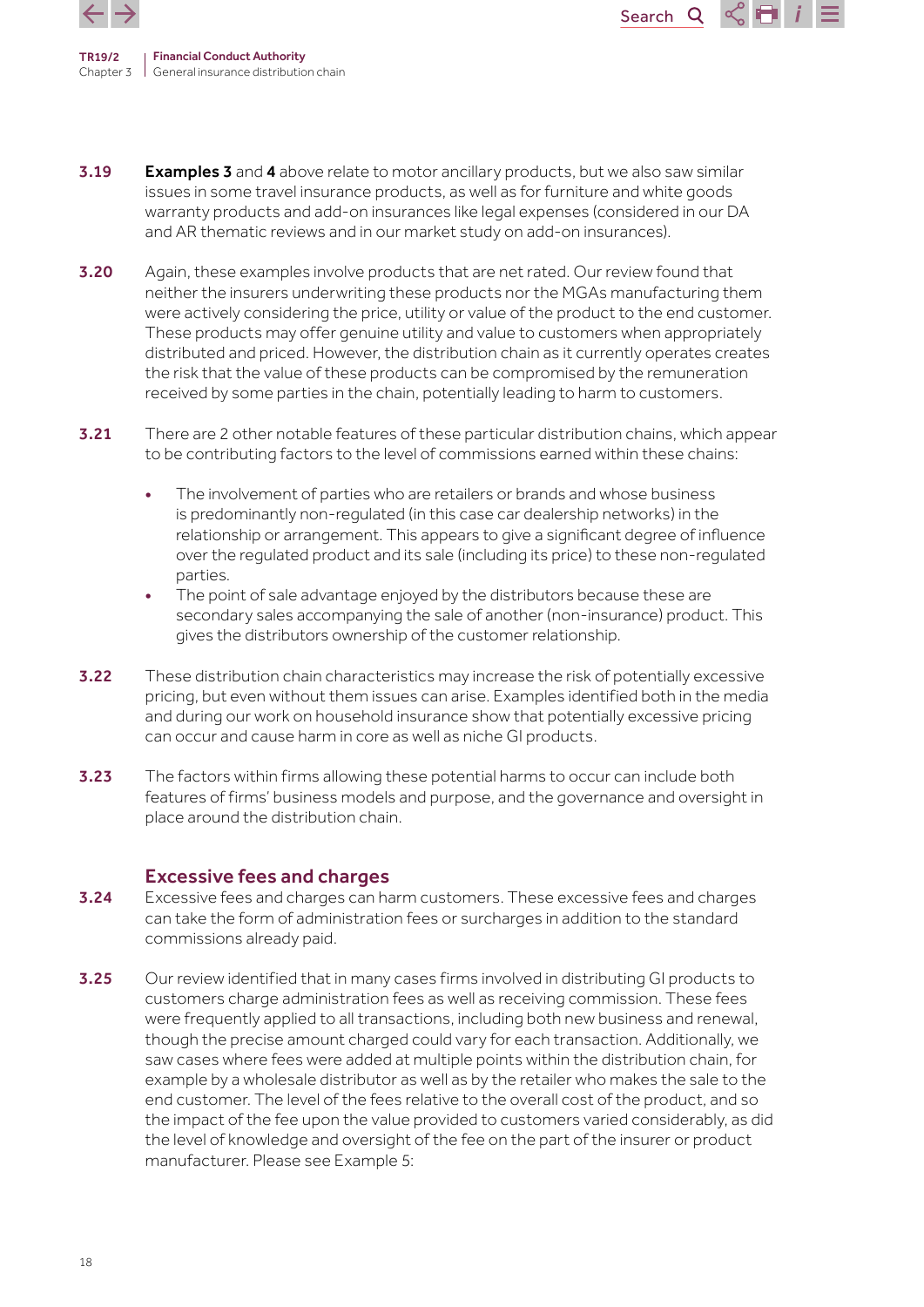

TR19/2



#### Example 5 - Tradesman insurance

The tradesman products we considered were often sold for gross premiums of between £100 and £300, depending on the trade involved and were generally sold on a gross rated basis, at commission levels of between 25% and 45%.

We found that distributors frequently charged customers an additional administration fee as well as the standard commission earned for selling the product. In some cases, we saw 2 administration fees charged – 1 by the wholesale distributor and 1 by the retailer.

**Example:** One wholesale distributor was charging a flat £20 per policy administration fee in addition to the agreed commission. The distribution arrangements also permitted the retail distributor to add their own administration fee and did not place any controls around this other than stating that any such retailer administration fee should be disclosed to the end customer. There was no oversight or monitoring of the application of fees throughout the chain by the insurer and product manufacturer, and the wholesale distributor did not oversee or monitor the application of fees or disclosure of these by the retailer. This creates the risk that customers could suffer harm through being charged large amounts in administration fees (relative to the overall cost of the insurance) which reduce the value of the product.

- **3.26** In addition to the examples we saw in our work, which were quite common, we have seen many examples of fees and charges being levied (above standard commission) during our normal supervision, both at the inception of policies and at other points. This shows that this feature is not confined to niche products. The extent to which firms have considered the impact of these fees on customers and the value they receive varies, but in many cases, it is apparent that this has not been formally considered. Additionally, firms are often not able to demonstrate or evidence how the fees being charged can be explained and rationalised in the context of relevant costs. Finally, the quality of disclosure and level of transparency regarding these fees can also vary widely. It is not always apparent whether the fee is consistently communicated to and/or applied to individual customers.
- 3.27 If firms are adding fees and charges on top of standard commission and the reasons for the charges are unclear, they are inconsistently applied or firms haven't considered their effect on customer value, they can cause harm. This could result from issues relating to firms' purpose and values, or from weak oversight and governance. We most commonly saw issues around purpose and values in cases where distributors appeared to charge fees on an ad hoc basis and weren't being challenged regarding these by either manufacturers or customers. Issues around oversight and governance more frequently related to insurers and product manufacturers who were not aware of the additional fees and charges being levied, the basis for these or their effect on customers.
- **3.28** We saw examples of this potential harm in various distribution chains involving several firms and a range of different GI products. Again, this harm appeared to occur more frequently in longer and more complex chains with multiple parties involved. If there is insufficient transparency or understanding around fees and charges (both between parties within the distribution chain and for customers) this has the potential to cause reputational damage to the GI sector as well as harm to customers.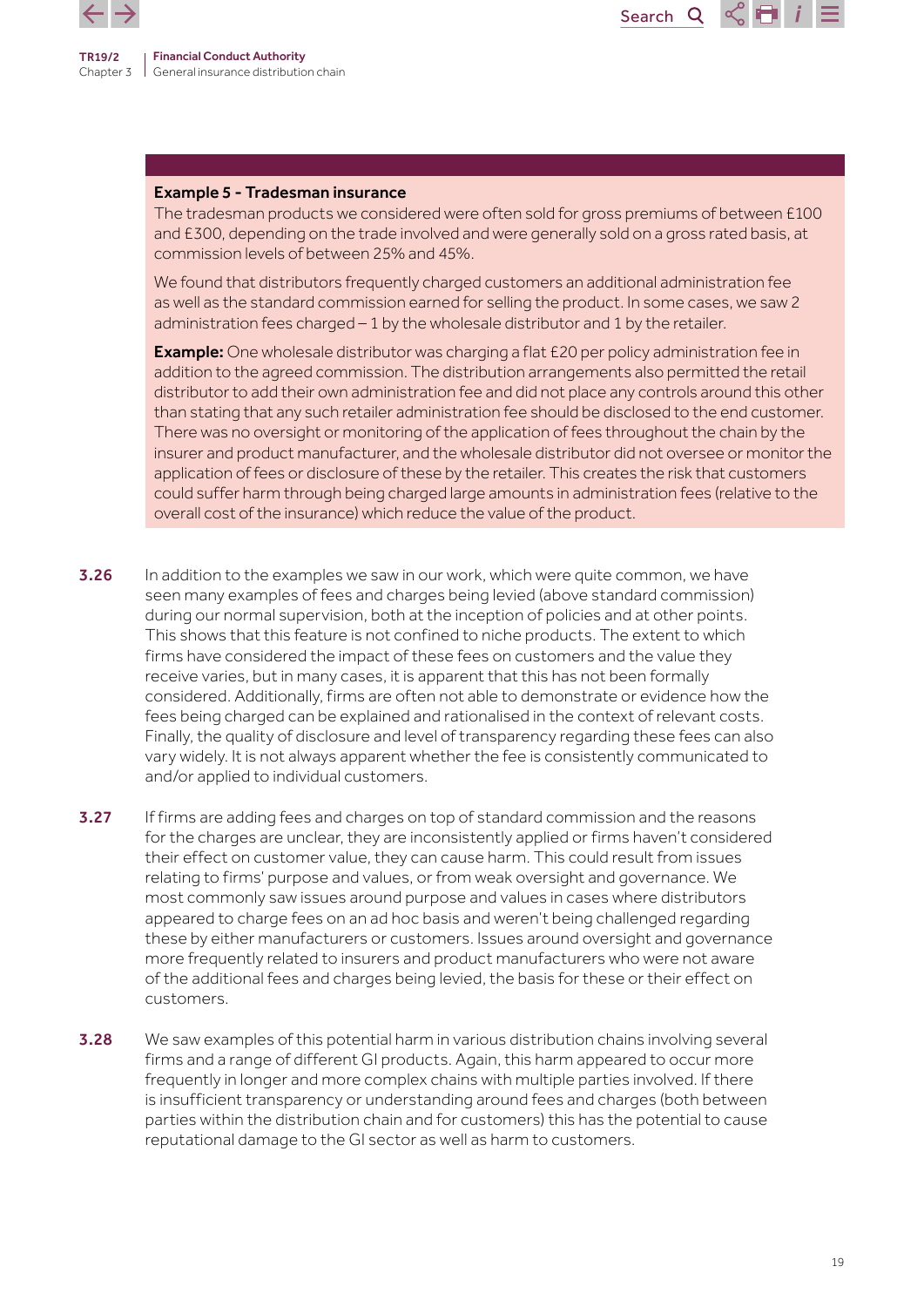



## Detailed findings – Sales and service

- 3.29 We identified examples of 3 key types of potential harm relating to sales and service, and these were:
	- purchase of unsuitable products
	- failure to fulfil obligations to customers
	- unavailability of customer services
- **3.30** We set out below how each of these issues can harm customers. We also provide examples of cases we identified in our reviews and describe some of the probable causes of these issues, as observed through our work.

## Purchase of unsuitable products

- **3.31** The purchase of products can cause harm to customers where the product they buy is inconsistent with their needs. This can happen when firms do not meet their regulatory obligations including considering the customer's needs and, where applicable, providing suitable advice.
- **3.32** While we saw several examples of distribution chains which created the risk of customers experiencing this type of harm, we also saw many examples of distribution chains where some or all of the firms involved in the chain had undertaken significant work to mitigate this risk. The following 2 examples indicate some of the features that determine the presence or otherwise of this risk.

## Example 6 - Travel and GAP insurance potentially sold to ineligible customers or those who do not need cover

### Travel:

During our work on VITDC (as well as previously in our thematic review of Principals and their ARs) we saw a sales process for some distributors of travel insurance which exposes customers to the risk of harm, through purchasing policies they are potentially not eligible to claim under. This was particularly relevant to customers with pre-existing medical conditions where we saw cases of 2 stage sales and underwriting processes. These 2 stage processes allowed the customer to purchase and pay for a standard policy before appropriate medical screening had taken place, but then required the customer to follow up with another party for this medical screening (and relied entirely on the customer to do this). The level of clarity and explicit instruction for customers was not always sufficient to ensure that they would necessarily understand the need to undertake this process to be appropriately insured. This creates the risk of harm for customers travelling having paid for a travel insurance policy which they may then not be able to claim on, if the claim relates to pre-existing medical conditions that were not captured during the sales process.

## GAP:

We also saw examples of GAP products being sold via elongated distribution chains where there had been insufficient consideration of some of the distributors and the range of customers they were potentially selling to. There was no evidence that the manufacturer had assessed whether the product was appropriate for the markets reached via some of the distributors. In these cases, particularly where some or all of the vehicles being sold were second hand, it was not clear that firms had considered whether these customers actually had any 'gap' needing insurance, or whether this was so small as to all but eliminate the value of the product.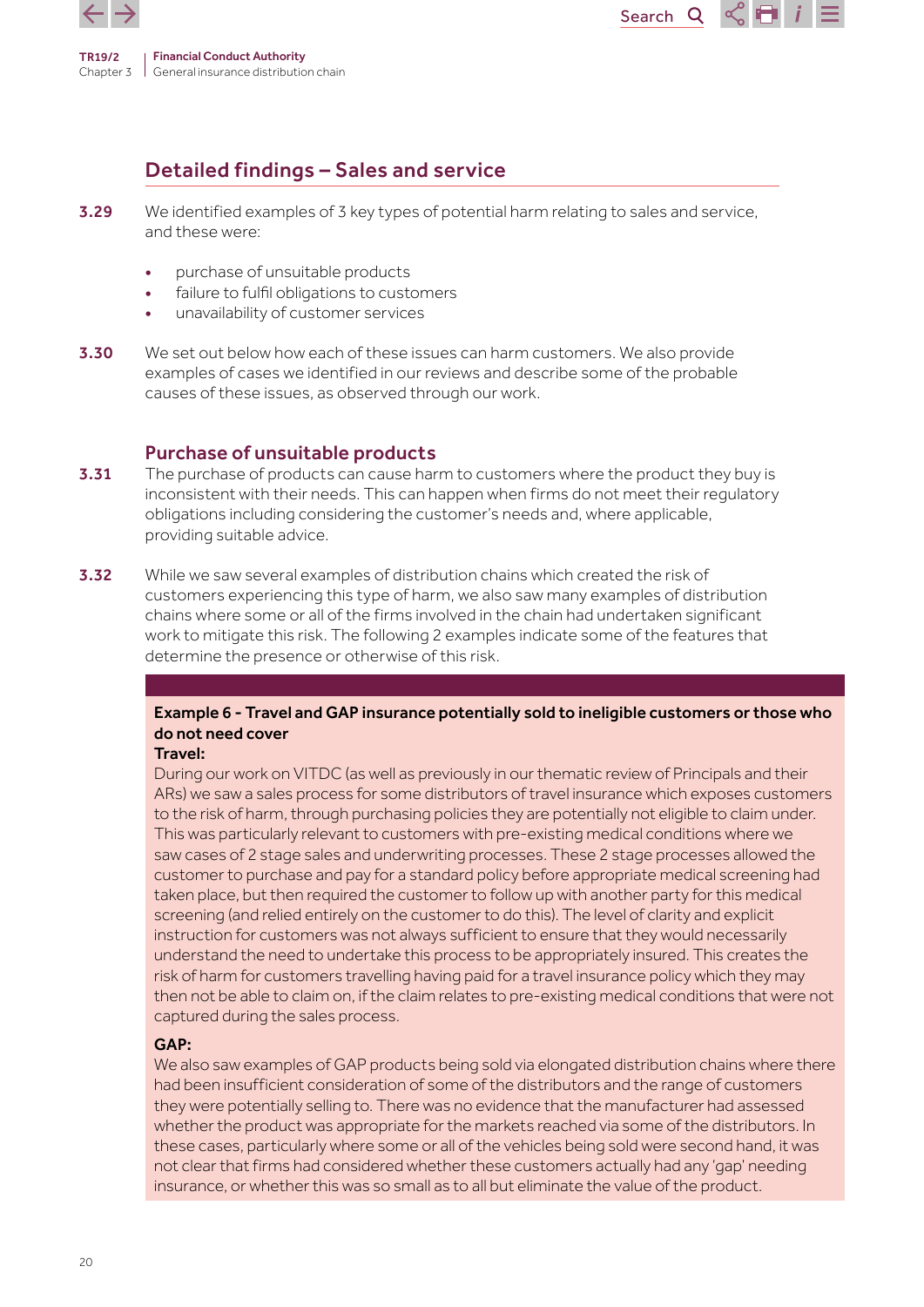

**3.33** In the above cases either the length of particular distribution chains or the number of parties involved in supplying services or selling products appear to contribute to increased risks of harm arising to customers, with responsibility for assessing the suitability of the product for the customer dispersed. The potential harms appear to stem primarily from issues of oversight and governance, with the absence of a single party assessing the targeting of the product or of a concerted effort to achieve this from all of the parties involved leading to the risk of harm.

## Example 7 - Travel and GAP insurance distribution chains functioning effectively to mitigate sales risks

#### Travel:

We saw some examples of good practice during our review of travel insurance chains in our VITDC work. Some of these distribution chains were long and complex and covered multiple distribution channels including online and aggregator channels.

Search

**Q** 

Two of the firms we reviewed had undertaken detailed work to consider the target market and customer needs when designing the product and selecting the distribution route. They had a good understanding of the market, the role each party played in the distribution chain, what their respective responsibilities were and had verified that each of the parties involved in the distribution arrangements they were putting in place had appropriate skills and knowledge, and would sell the product to an appropriate target market.

They had set out to produce a product and distribution capability that met customer needs, provided value and resulted in good customer outcomes, and could evidence this.

In addition, they had considered the need for appropriate levels of control and oversight, with suitable MI to allow them to ensure that customers were consistently being treated fairly.

### GAP:

Our review of 1 of the GAP insurance product manufacturers we considered found that this firm could evidence the work they had undertaken to ensure that the product was appropriately designed and targeted. The product manufacturer also performed all associated sales training at distributors. This allowed them to mitigate the risks of customers being sold the product where it did not meet their needs.

This manufacturer only offered a single product for 1 particular distribution chain. They could demonstrate that this product was specifically designed and targeted to respond to the needs of customers using this particular distribution chain. They had implemented a clear distribution and pricing strategy for this chain which considered the value the end customer received from the product. They also had appropriate monitoring and MI which they reviewed regularly to identify any potential issues arising.

**3.34** These further examples contrast with the previous examples. They show that where firms have the right purpose and values, supported by appropriate oversight and governance, this will ensure that customers are consistently treated fairly and receive good outcomes. It also shows that this can be the case even where there are long and complex distribution and service chains involving several parties.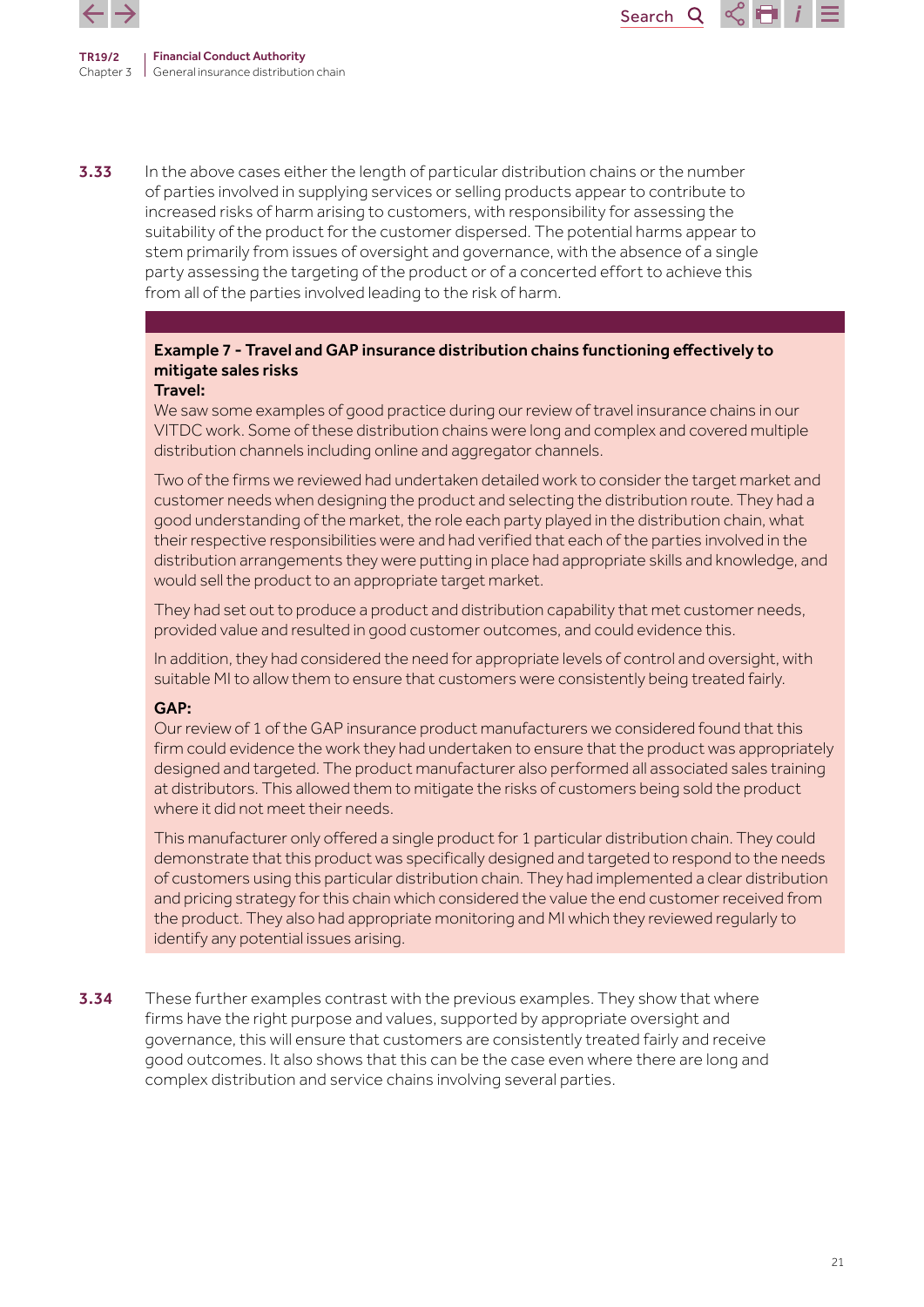

## Failure to fulfil obligations to customers

**3.35** Customers can be harmed if firms fail to fulfil their commitments or obligations; at all, partially or in a timely and appropriate manner. This most commonly relates to the failure to deliver particular services or elements of services to customers, for example claims handling or other post sales services (such as providing assistance as part of a travel insurance policy).

Search<sub>Q</sub>

- **3.36** In the case of GI products, firms failing to meet these obligations to customers is particularly critical, as these are the core of what the customer has purchased when they buy a GI product. It is only when the customer has need of the insurance that any issues (either with the upstream processes like product design or sales, or with the arrangements in place to handle their claims or provide assistance) come to light. Failings coming to light at this stage can have a potentially large impact upon consumers and cause them considerable harm. These failures also have the potential to attract significant public interest and cause reputational damage to the firm(s) involved.
- 3.37 We saw many examples of firms delivering products and services appropriately and appearing to fulfil their obligations to customers. However, we identified several distribution chains and DA arrangements which gave rise to concerns about whether customers were being exposed to the risk of harm. These include the following examples:

### Example 8 - Failure to fulfil obligations – Travel insurance and 'Scratch and dent' insurance Travel insurance:

In many of the GI distribution chains we reviewed key functions were outsourced to third parties to undertake, either via delegation of authority or other outsourcing arrangements. In some cases, this had been done well. There were clear lines of responsibility and expectations regarding both servicing and customer outcomes set out within the contractual arrangements and evidence that these were being adhered to. However, in some other examples there was little in the way of standards, processes and systems and controls put in place to ensure that obligations to customers were met.

One insurance intermediary responsible for the administration of a range of travel insurance arrangements allowed a 3 month backlog of complaints requiring investigation to build up, due to resourcing issues. This occurred when the firm responsible had taken on additional arrangements which affected the administrator's ability to manage the flow of complaints. Additionally, when temporary additional resource was diverted to address the backlog it became clear that some complaints weren't being recorded when received. We saw no evidence that the insurers manufacturing these products were aware of these issues, had performed appropriate due diligence surrounding the firm's ability and resource to manage these arrangements when delegating these activities or were receiving MI to enable them to promptly identify and resolve these issues. This created the risk that customers with legitimate complaints were not receiving an appropriate level of service and may have suffered harm as a result.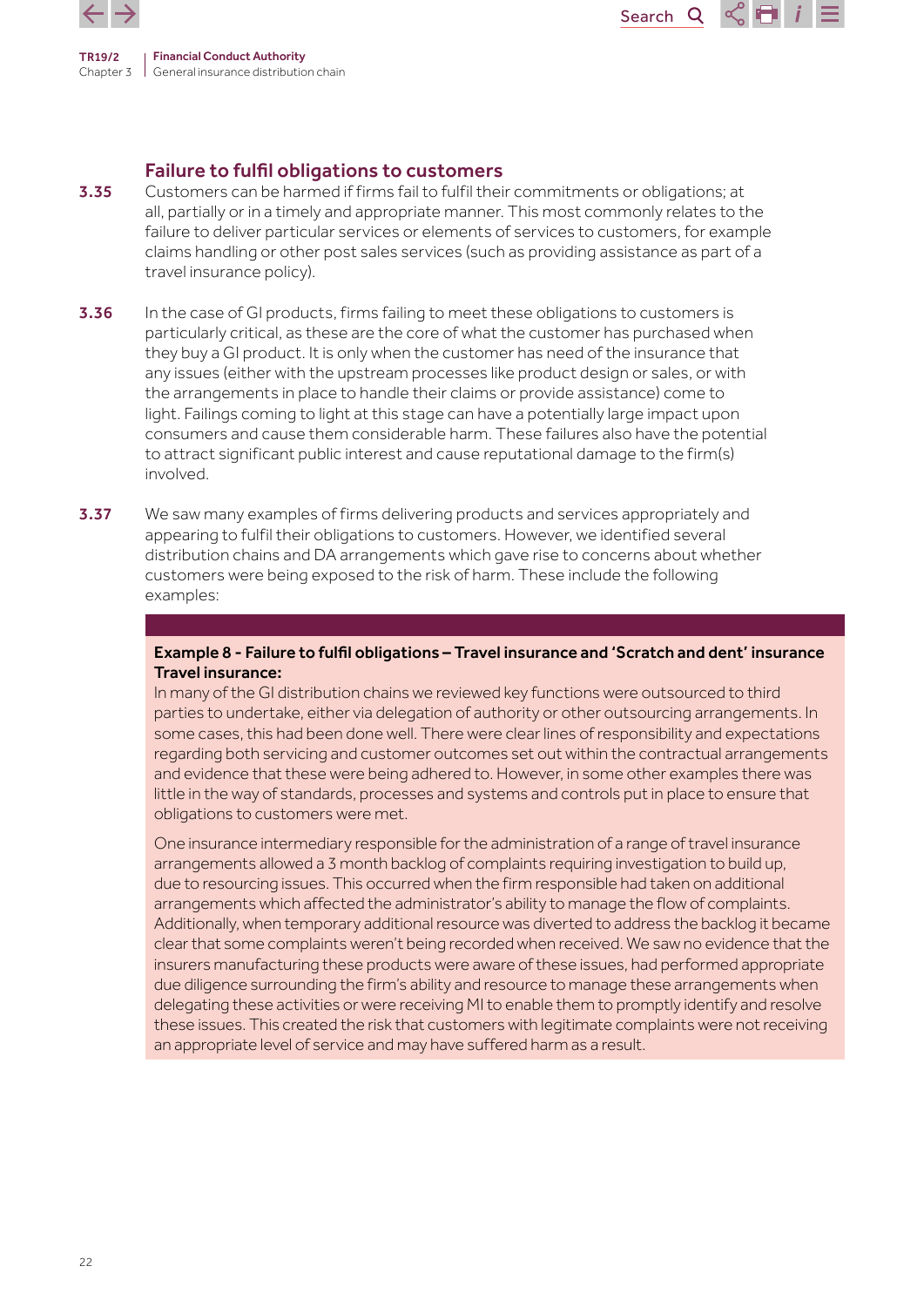

TR19/2



### Scratch and dent insurance:

For 'scratch and dent' insurance much of the fulfilment of obligations to customers took the form of service provision provided by outsourced partners. In one case, we noticed that the administrator had experienced a surge of issues arising from a particular arrangement where they had taken on a new party to perform these services as volumes of business expanded. However, they had done insufficient diligence work to ensure that this new provider was appropriately resourced to deliver these services or would work to the standards they expected. This resulted in some legitimate claims/requests for services being rejected, and others not being dealt with in a timely manner or customer's vehicles not being repaired to an appropriate standard. This resulted in harm and inconvenience arising to customers. Because the firm had not put in place appropriate monitoring and MI for this arrangement it was a number of months before these issues were identified (as a result of complaint volumes).

- **3.38** The harms potentially arising to customers because of firms' failings to fulfil their obligations are caused by issues around firms' purpose and values and shortcomings in oversight and governance. We saw examples of both during our reviews.
- **3.39** In some cases (across a range of products) it was not clear that firms (including insurers and other product manufacturers) were concerned as to whether their customers received those services, or that they were delivered to an appropriate standard and in a timely manner. In these examples, this was often reflected in a lack of due diligence or agreement of standards, policies and processes before entering the relationship.
- **3.40** More commonly, however, issues arose where firms appeared to have done a reasonable amount of diligence when entering into the arrangements and had set out (in principle at least) their expectations of these parties, but did not have adequate governance and controls to ensure that this was delivered in practice.
- 3.41 As noted above, a failure to fulfil obligations can cause significant harm to consumers. These types of risks were at the core of the issues identified in our 2015 report on DA. They also underpinned our enforcement case against Liberty, which recently concluded with Liberty being fined £5m. In this context, it is very disappointing that we continue to see these issues.

## Unavailability of customer services

- **3.42** Customers can suffer these harms when a service fails to perform or communicate as expected; for example, due to failures in systems, cyber issues or technology failures or outages. This can result in direct harm to customers, or put the customer in the position where they suffer consequential losses.
- **3.43** We did not directly observe any such issues during our reviews, but note that there have been issues recently in the GI sector with computer system outages affecting sales and claims processes. Additionally, surge claims events (such as flooding) have historically led to key services being unavailable to some customers. These issues can reduce customers' ability to take appropriate steps to mitigate their exposures, or to respond to the events, resulting in harm. The issue of unavailability occurs most often at the point when the customer has most need of the GI products and services they have purchased.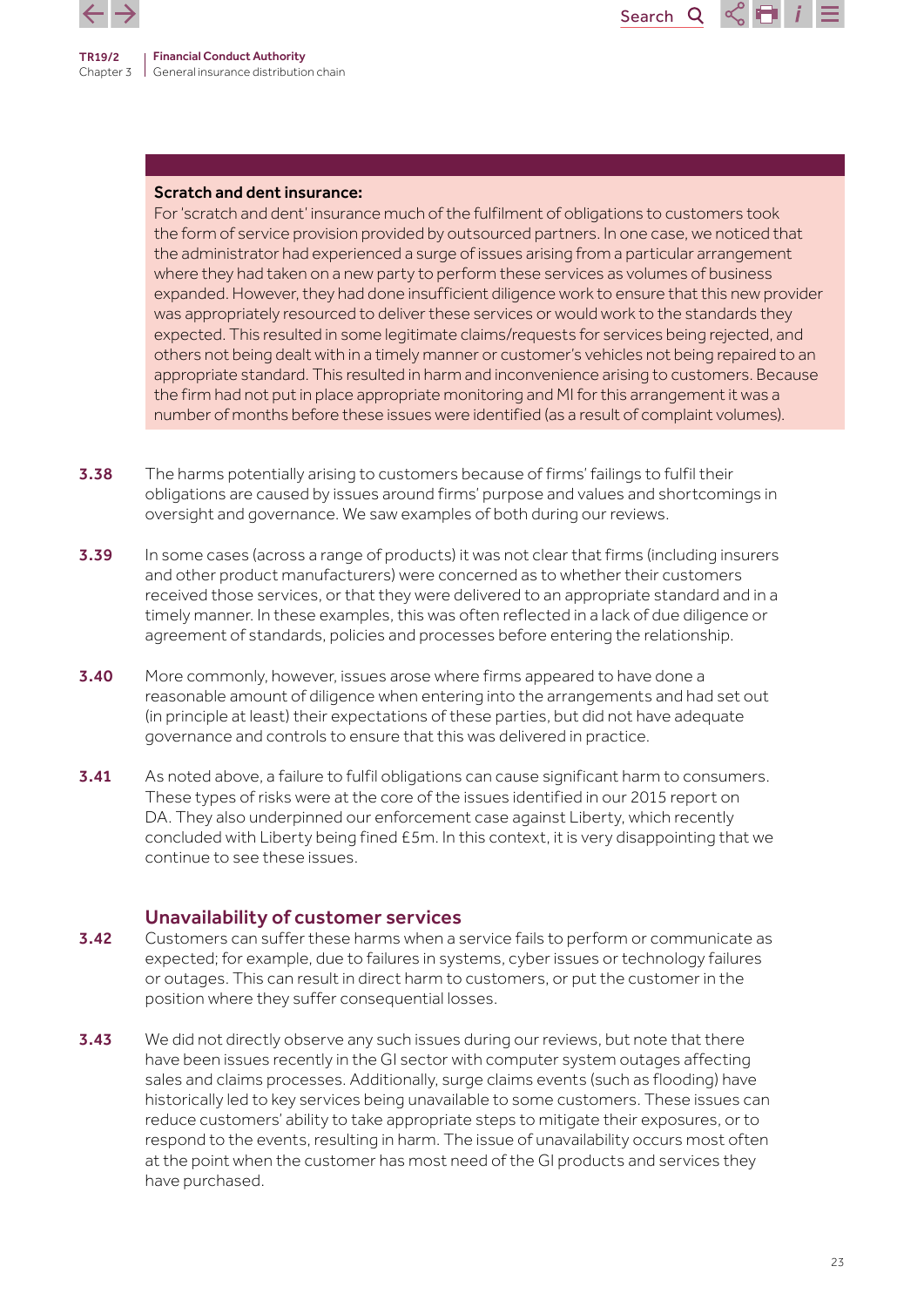<span id="page-23-0"></span>



## 4 Actions

**4.1** We have taken the following actions:

- Set out within this report how some firms and individuals in GI distribution chains do not appear to be fully meeting their regulatory obligations, exposing their customers to the risk of harm.
- Highlighted the implications of new rules in this space, particularly those arising from our implementation of the IDD (including product oversight rules) and the SM&CR. These new rules and the more detailed regulations which accompany them clarify and enhance the obligations on all firms and individuals operating within GI distribution chains.
- Set out our expectations of firms clearly within our non-handbook guidance (that we are consulting on) and this report to provide certainty for firms regarding what we consider is required under our rules.
- Emphasised, in our non-handbook guidance and this report, that assessing the value of the product and services being provided to the end customer is a core component of firms' regulatory obligations.
- Intervened as appropriate using the full range of our regulatory tools where we have seen issues causing harm or potential harm to customers. These interventions include:
	- Fining Liberty over £5m (post reduction for early settlement) in October 2018 following an Enforcement action looking at harms resulting from failings in a GI distribution chain. In this case the harms related to customer service and outcomes, with the actions of a delegated party in rejecting legitimate claims meaning that Liberty failed to fulfil its obligations to customers. Due to issues around its purpose and values, business model and strategy and governance and oversight Liberty was unaware that large numbers of legitimate claims were being rejected.
	- Entering into an agreement in February 2017 with Express Gifts Limited for it to provide £12.5m redress to approximately 330,000 customers who were sold insurance that offered little or no value.
	- Fining The Carphone Warehouse over £29m (post reduction for early settlement) for mis-selling mobile phone insurance and failing to properly investigate and fairly consider complaints arising from the mis-selling. The Carphone Warehouse was the retail distributor in this case. We note that, further to our implementation of the IDD, regulated firms selling directly to customers need to make sure the sale complies with certain standards. These include making sure the product meets the customer's needs and acting honestly, fairly and professionally in accordance with the customer's best interests. Where a regulated firm is selling insurance products through a retailer which is not regulated due to the connected contracts exemption then the regulated firm will need to make sure that the sale complies with these standards.
	- Commissioning two s166 skilled person reviews further to our recent follow-up multi-firm work on DA.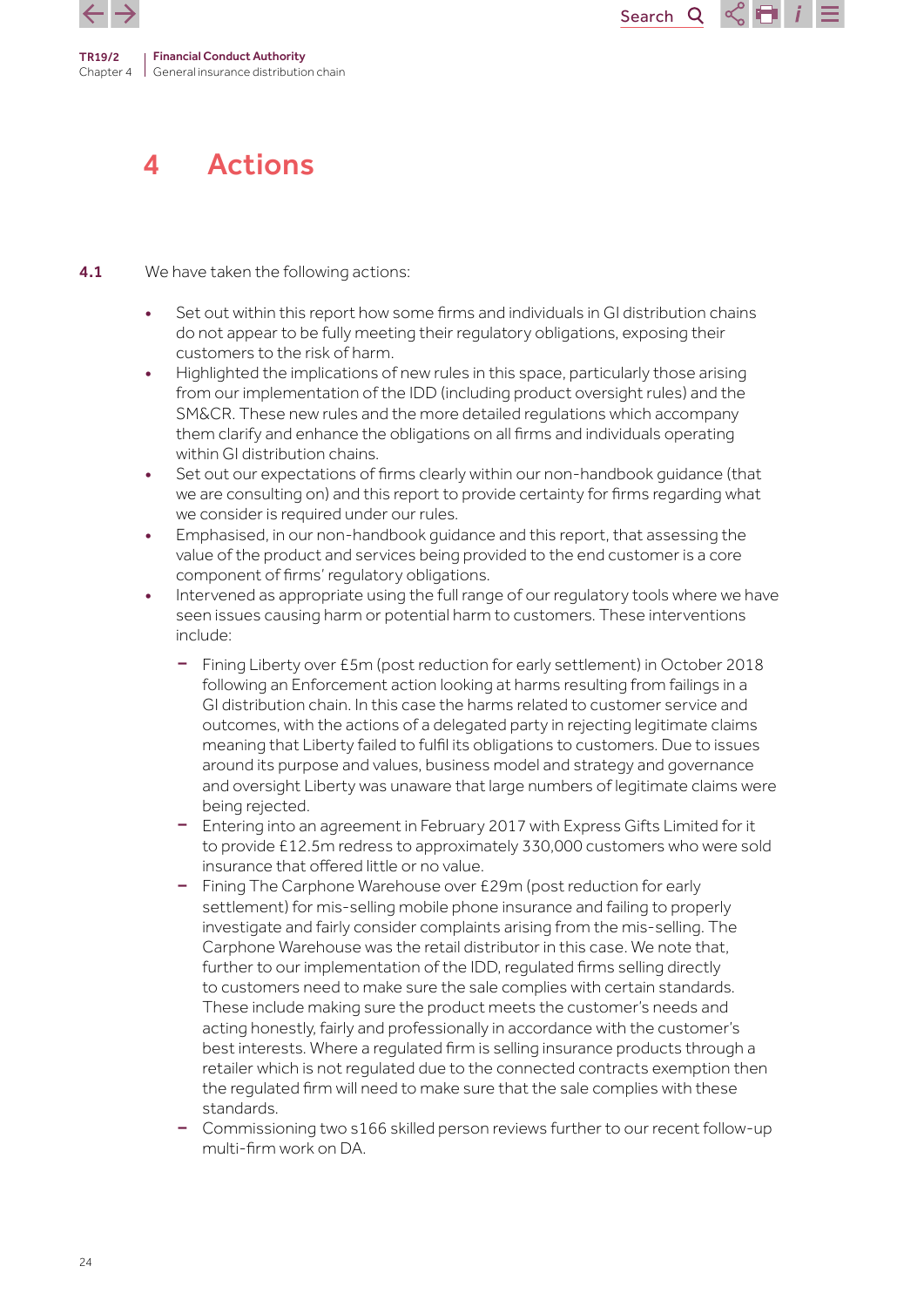

> • Set out our proposals to require firms to report GI Value Measures data to the FCA for publication. This information is intended to provide consumer groups, firms and market commentators with additional indicators of value for a range of insurance products. Publishing value measures information aims to address poor product value and quality and reduce the risk of unsuitable GI products being bought or sold.

Search<sub>Q</sub>

 $\leq$   $\blacksquare$ 

4.2 We continue to consider the use of the full range of our regulatory tools to address issues identified in these 2 GI distribution chain thematic reviews.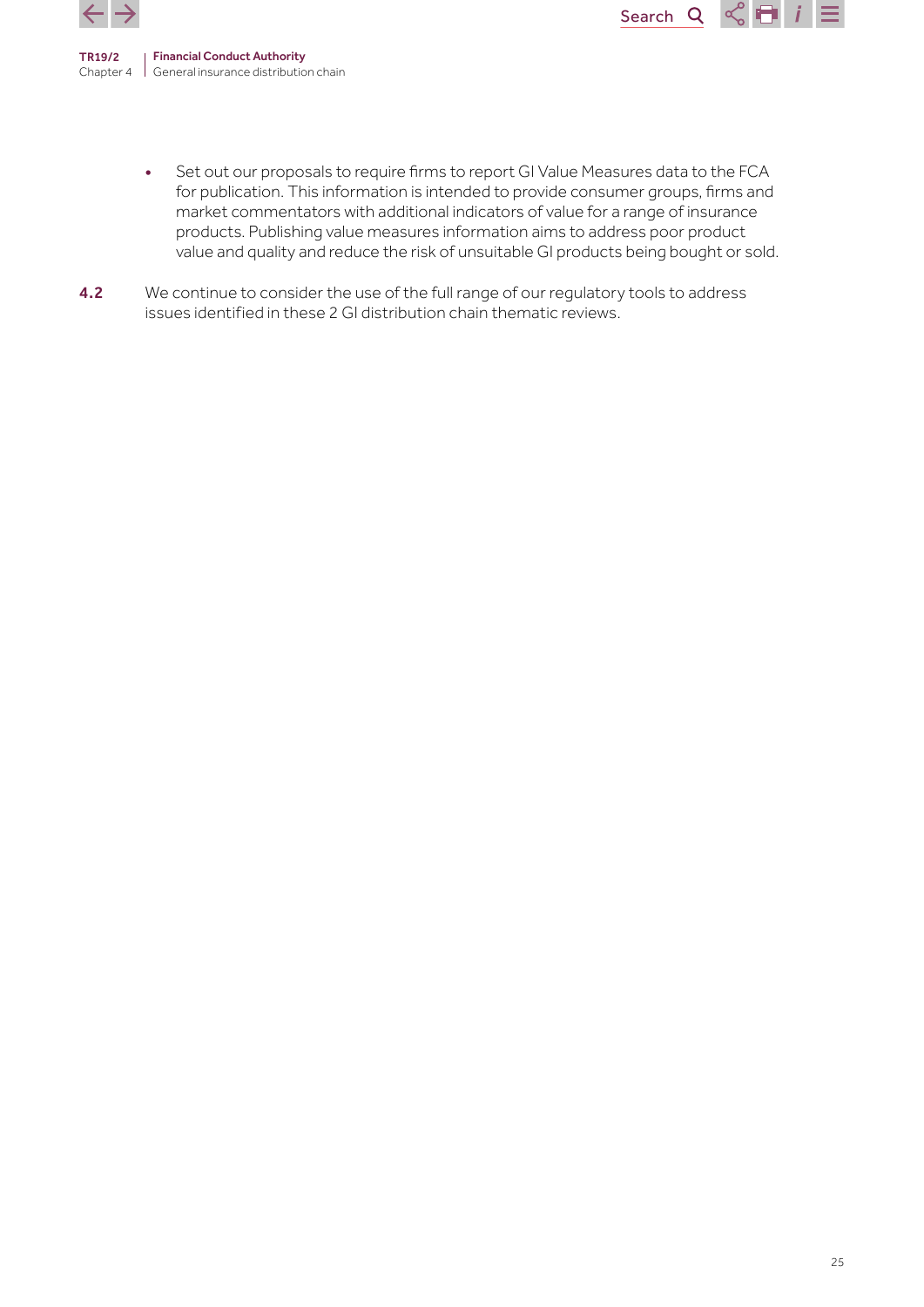<span id="page-25-0"></span>

## 5 Expectations

5.1 Firms must comply with the rules in the FCA Handbook and any relevant legislation. This report sets out our expectations for firms' actions to ensure that they meet their obligations to customers as manufacturers and distributors of GI products. Our expectations are reflected in guidance that we are consulting on alongside this report (GC19/2 – The GI distribution chain: Proposed guidance for insurance product manufacturers and distributors). Subject to any responses we receive to the consultation, we anticipate formalising our expectations in non-Handbook guidance. Following the consultation, we intend to publish the final guidance on our website.

Search<sup>Q</sup>

TH

- 5.2 Our expectations have been mapped to applicable Handbook provisions. This mapping is clearly set out in the accompanying guidance consultation paper.
- 5.3 Firms should assess their GI activities to consider how they are meeting their obligations under our rules taking into account the draft guidance. If firms have not taken adequate steps to meet these obligations, including assessing that their GI products or services offer utility and value for customers, they must promptly take appropriate measures to mitigate the risk of harm to customers.

## Our expectations of insurance product manufacturers

- 5.4 Firms must put in place a product approval process, covering product design and review. As part of this process, we expect manufacturers to consider the value that the product presents for its intended customers (the target market) and how the distribution chain affects overall value. This should include consideration of:
	- the benefits the product is intended to provide to the target market
	- the value considerations which are relevant to the target market
	- the overall cost to the end customer, including product costs and charges, and remuneration received by other parties in the distribution chain

This will enable firms to consider whether their product is compatible with the needs, objectives and characteristics of the target market and whether the distribution strategy is consistent with the identified target market. We expect firms to be able to appropriately evidence these considerations and the conclusions reached.

- 5.5 Where manufacturers are unable to clearly establish the value of the product to its intended customers, this is likely to indicate that:
	- the product is not compatible with the objectives, interests and characteristics of customers in the intended target market; and/or
	- the distribution strategy of the product is not consistent with the identified target market; and/or
	- the product's manufacture and/or distribution is not compliant with the customer's best interests rule

In these circumstances, we expect manufacturers to make changes to the product or the distribution strategy to prevent harm to customers.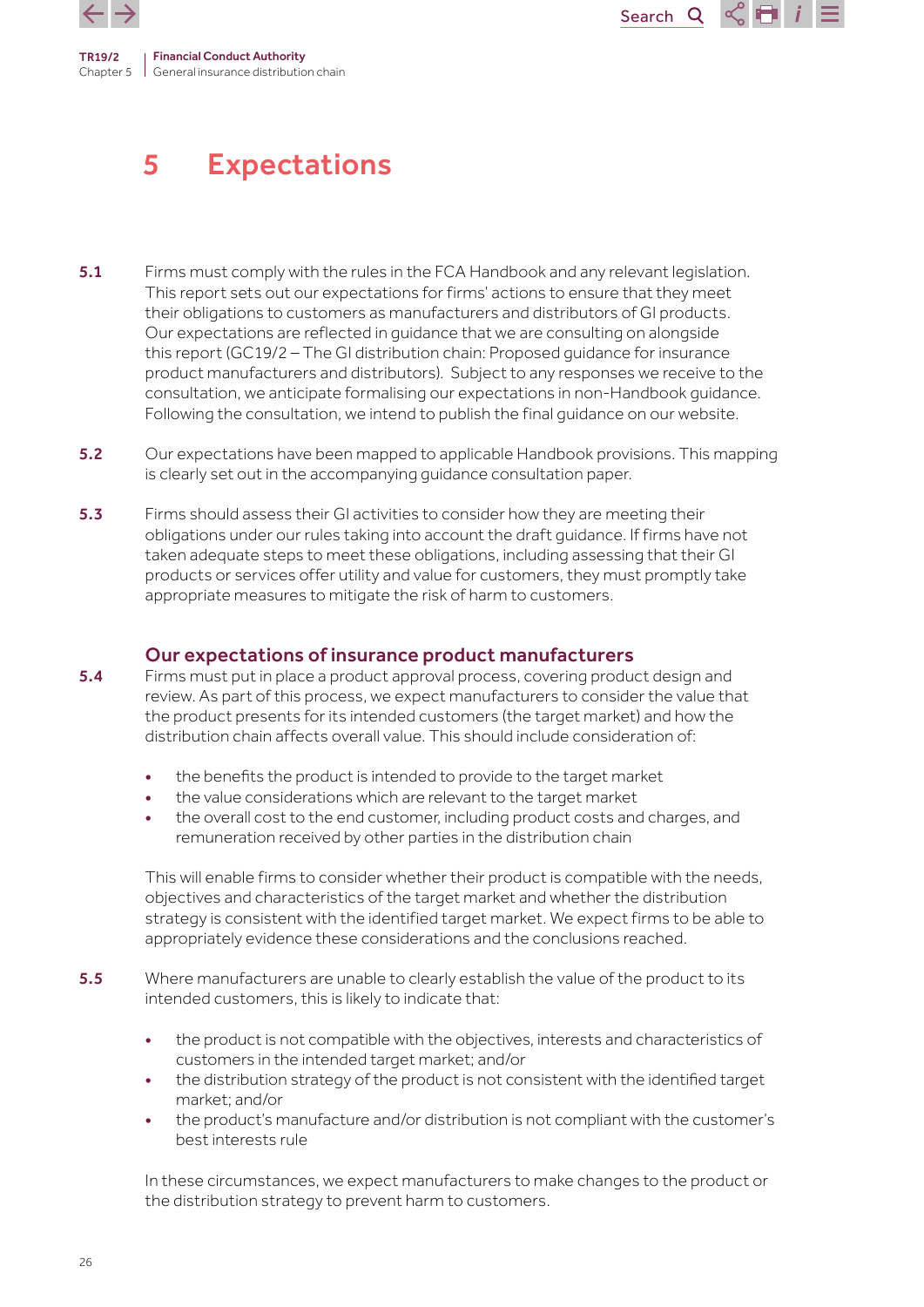

TR19/2 Chapter 5 Financial Conduct Authority General insurance distribution chain

5.6 Authorised firms retain full responsibility and accountability for discharging all their regulatory responsibilities. Firms cannot delegate any part of this responsibility to a third party.

#### *Product design process*

- 5.7 Manufacturers should use the full suite of data and information available to them to assess the value their products' offer to customers. This should include:
	- Information available to the firm internally. This could include customer research, claims and complaints data.

Search<sub>Q</sub>

- Information available externally. This could include analysis of competitor products and data published as part of the FCA's work on value measures in the GI market.
- 5.8 When considering the value of an insurance product, manufacturers should consider the total price that the customer will pay. This includes remuneration of other parties in the distribution chain that is included in that premium, and any fees which the distributor may charge.
- **5.9** Where the manufacturer offers a 'net-rate' to another party in the chain<sup>6</sup>, they should ensure they receive all relevant information on the remuneration of other parties in the chain, and the final selling price. $^7$  This is to enable them to consider how the distribution strategy affects overall value to the customer, given the final price that the customer will pay.
- **5.10** A difference between risk premium and the final selling price that bears no reasonable relationship to the benefits or services provided by firms in the distribution chain, can indicate that the level of value that product is offering is causing harm to customers. In this case the product or distribution strategy may need to be changed. This is regardless of whether the differential results from a single firm in the distribution chain receiving the remuneration in question, or if it is split between multiple firms in the distribution arrangement.

## *Product distribution strategy*

- 5.11 Manufacturers should clearly understand the role of each of the parties in the distribution chain. This should include the benefits provided to the customer by the involvement of that distributor, and how much each takes in remuneration. As part of ensuring that the distribution strategy is appropriate and that conflicts of interest are managed properly, manufacturers should consider whether remuneration structures could result in the product providing a level of value that results in harm to customers. For example, this could include situations where a distributor's remuneration bears an unreasonable relationship to the benefits their services provide to the customer or the role they provide in the distribution chain.
- **5.12** If a manufacturer delegates activities to other parties within the distribution chain, including to firms who are not regulated, they must have adequate systems and controls to ensure that these activities are delivered in line with the manufacturer's obligations. This should include having appropriate ongoing MI and processes to monitor the value provided by the product, to ensure that the product performs in a

<sup>6</sup> By 'net rate' we mean a situation where the manufacturer offers the product to another party in the chain for a certain price, but allows others to determine the final selling price (thereby determining their own remuneration).

<sup>7</sup> By 'final selling price' we mean the total price the customer pays in relation to insurance product. This includes all remuneration received by firms in the distribution chain and paid for by the customer (either directly or indirectly).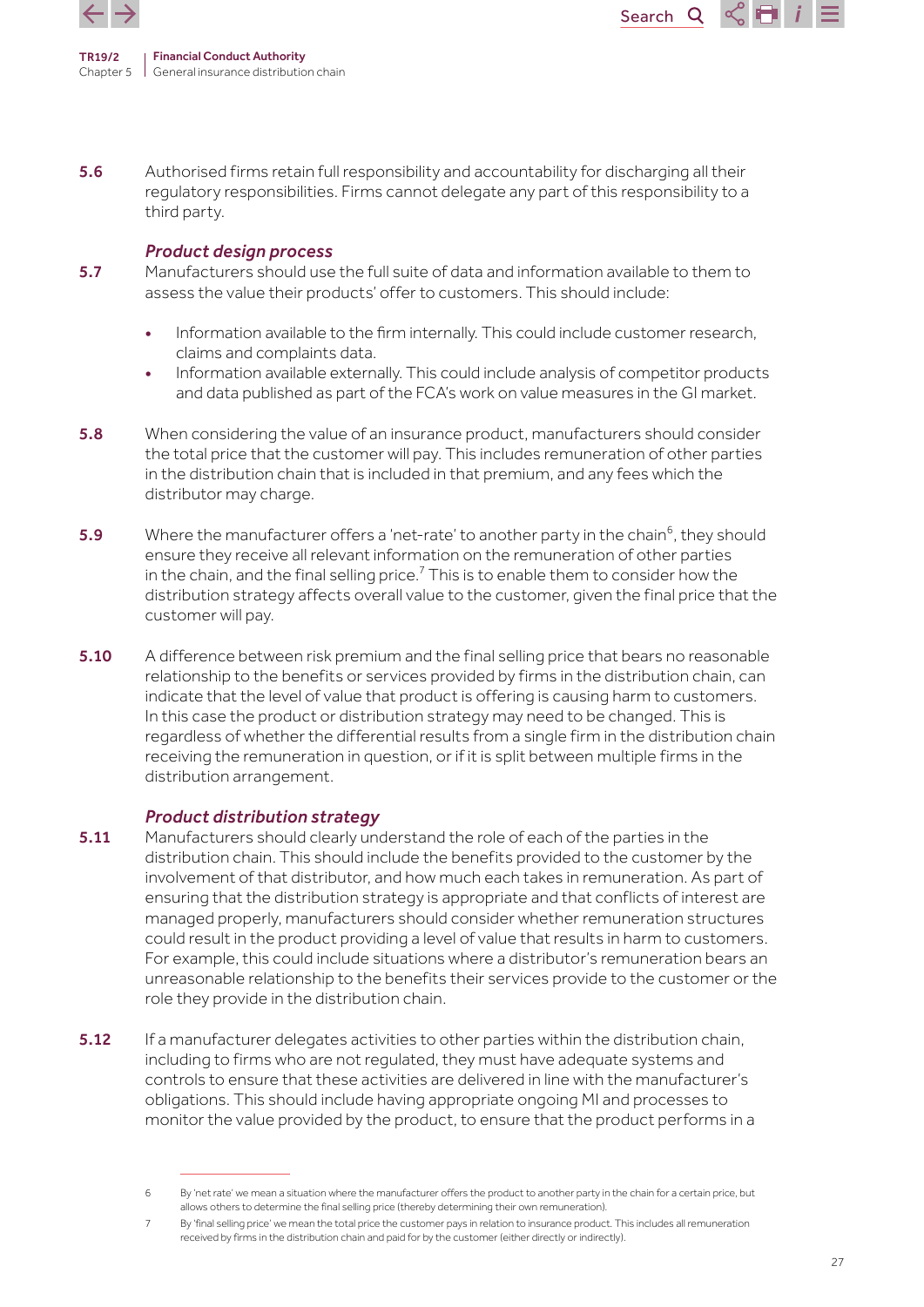

> way that is compatible with the needs, objectives and characteristics of the intended customers.

Search<sup>Q</sup>

 $\sim$  100  $\pm$ 

#### *Product review process*

- 5.13 As part of their ongoing product reviews, manufacturers should ensure that they have sufficient, good quality MI to enable them to consider the value provided by the product and the impact the distribution chain has on this.
- **5.14** Manufacturers must respond appropriately when the ongoing product review process indicates a risk of harm to customers. This includes the risk of harm where products are no longer providing the intended value. Manufacturers must have processes in place for taking corrective action where products are detrimental to customers, including appropriate mitigation and remediation of the harm. This may require changes to the product, the target market, the distribution strategy or the remuneration structures for which it is responsible. Ultimately, in some situations it may require withdrawing the product from the market, or significantly changing the distribution method.

## Our expectations of insurance product distributors

- **5.15** We expect firms to consider the impact that their distribution strategy has on the overall value of the product to the customer. Firms must ensure that the remuneration they receive for their insurance distribution activity does not conflict with their duty to comply with the customer's best interests rule.
- 5.16 We expect distributors to monitor the products they offer, and their distribution arrangements, on an ongoing basis. This enables them to act if they identify situations where the product is not providing the intended value to customers, resulting in customer harm. This includes situations where they become aware that the level of remuneration they are receiving is not in the customer's best interest, because of its impact on the value of a product.
- 5.17 We expect distributors to be well placed to identify initial signs of a product resulting in customer harm because of the value it is providing. For example, this could be:
	- through their direct interactions with customers
	- through their assessments of customers' demands and needs
	- by referencing the data published as part of the FCA's work on value measures in GI
	- through analysis of claims or complaints
- 5.18 When distributors identify that the product is resulting in customer harm, they should inform the manufacturer and, if necessary, amend the way they distribute the product. This might include stopping the use of a particular distribution method (for example, through aggregators), reducing the amount of remuneration they receive or ceasing to distribute the product entirely.
- 5.19 Authorised firms retain full responsibility and accountability for discharging all their regulatory responsibilities. Firms cannot delegate any part of this responsibility to a third party.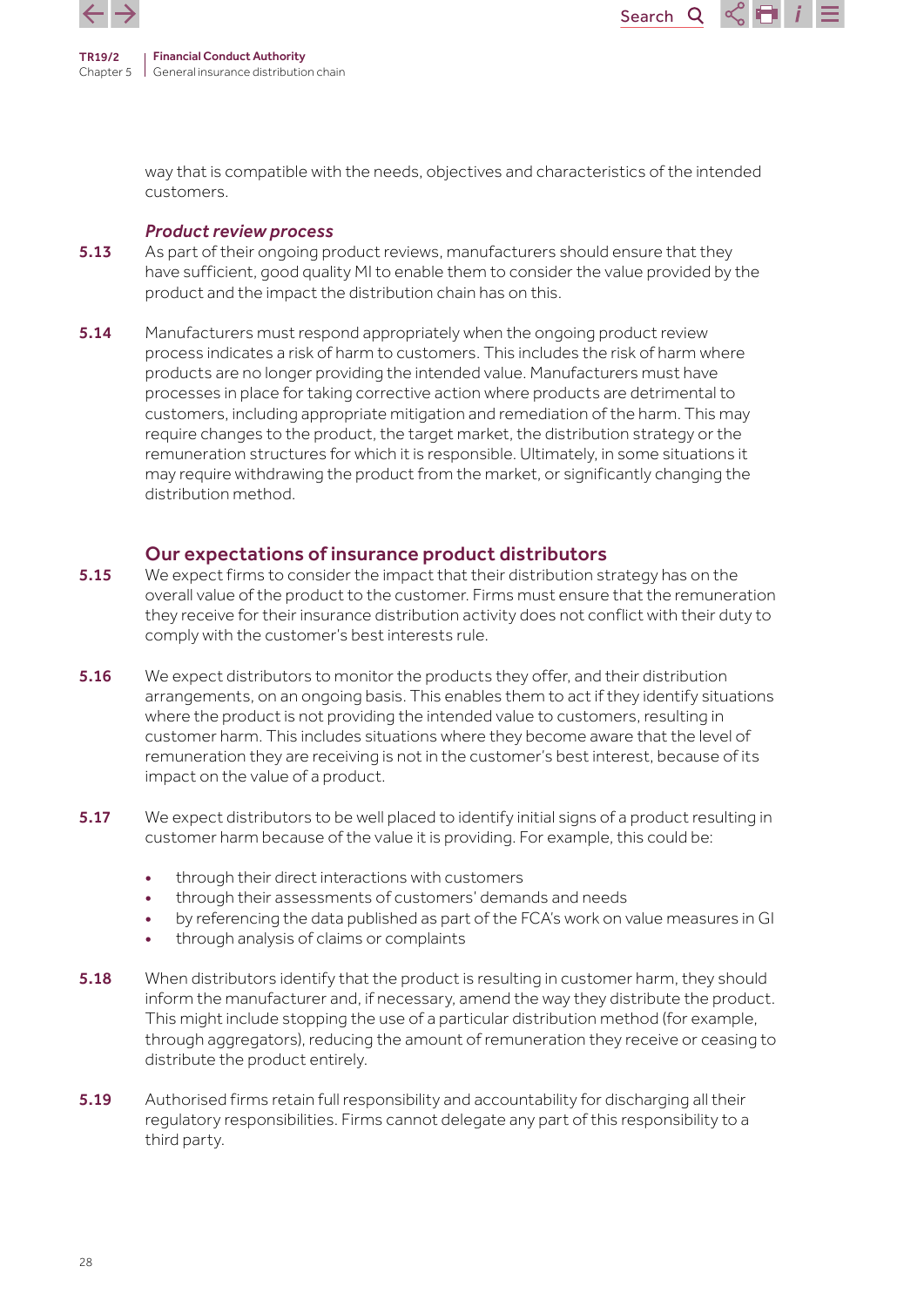



### *Remuneration*

- **5.20** Distributors should be aware that the definition of 'remuneration' is very broad and includes revenue from commission, profit share agreements, fees and all other economic or non-economic benefits received as part of the distribution of an insurance product.
- **5.21** Remuneration that could conflict with the customer's best interests rule includes:
	- Remuneration which incentivises the firm to offer a product which is not consistent with the customer's demands and needs.
	- Remuneration which incentivises the firm to offer a product due to the remuneration being inconsistent with or not bearing a reasonable relationship to the costs of the benefits/services that the distributor provides to the customer.
- **5.22** While the product may provide benefits to the customer, the level of distributors' remuneration may mean the product fails to provide the intended value identified in the product approval process. This would mean that distributing the product would conflict with the customer's best interests rule. This could be the case regardless of whether the remuneration is included in the total premium or is paid separately by the customer. Examples of situations where firms should be particularly vigilant are:
	- A distributor receiving a level of remuneration which bears no reasonable relationship to their costs or workload to distribute the product. This imbalance between remuneration and cost/effort could incentivise the firm to sell a product which does not provide value to the customer.
	- A distributor receiving significant remuneration, but where their involvement in the distribution chain provides little or no benefit beyond that which the customer would receive from the product anyway. This imbalance could indicate that the customer is being charged for a service that provides little benefit.
	- A distributor receiving remuneration which incentivises them to propose or recommend a product which either does not meet the customer's needs, or does not meet them as well as another product would do.
	- A distributor receives a net rate from the product manufacturer, and is able to set their own remuneration by determining the final selling price themselves. Where a firm can, in effect, set their own remuneration level, this could incentivise the firm to set it at a level which means the product does not provide value to the customer. A difference between net premium and the final selling price which bears no reasonable relationship to the benefits or services provided by firms in the distribution chain can indicate that the product value is causing harm to the customer.
- 5.23 Some insurance distributors may only offer a single product, or a range of products from a single provider. The points above are also relevant to these firms, as it may be that their remuneration incentivises them to sell a product when it would be better for the customer not to buy any product (or not buy a product offered by that firm).
- 5.24 Distributors should ensure that they understand the product manufacturer's assessment of the value the product should provide.
- 5.25 If, after considering the factors set out in this quidance, a firm concludes that its remuneration arrangements conflict with their duty to act in accordance with the customer's best interests rule, then we expect the firm to amend its remuneration arrangements. Unlike other situations which give rise to potential conflicts of interest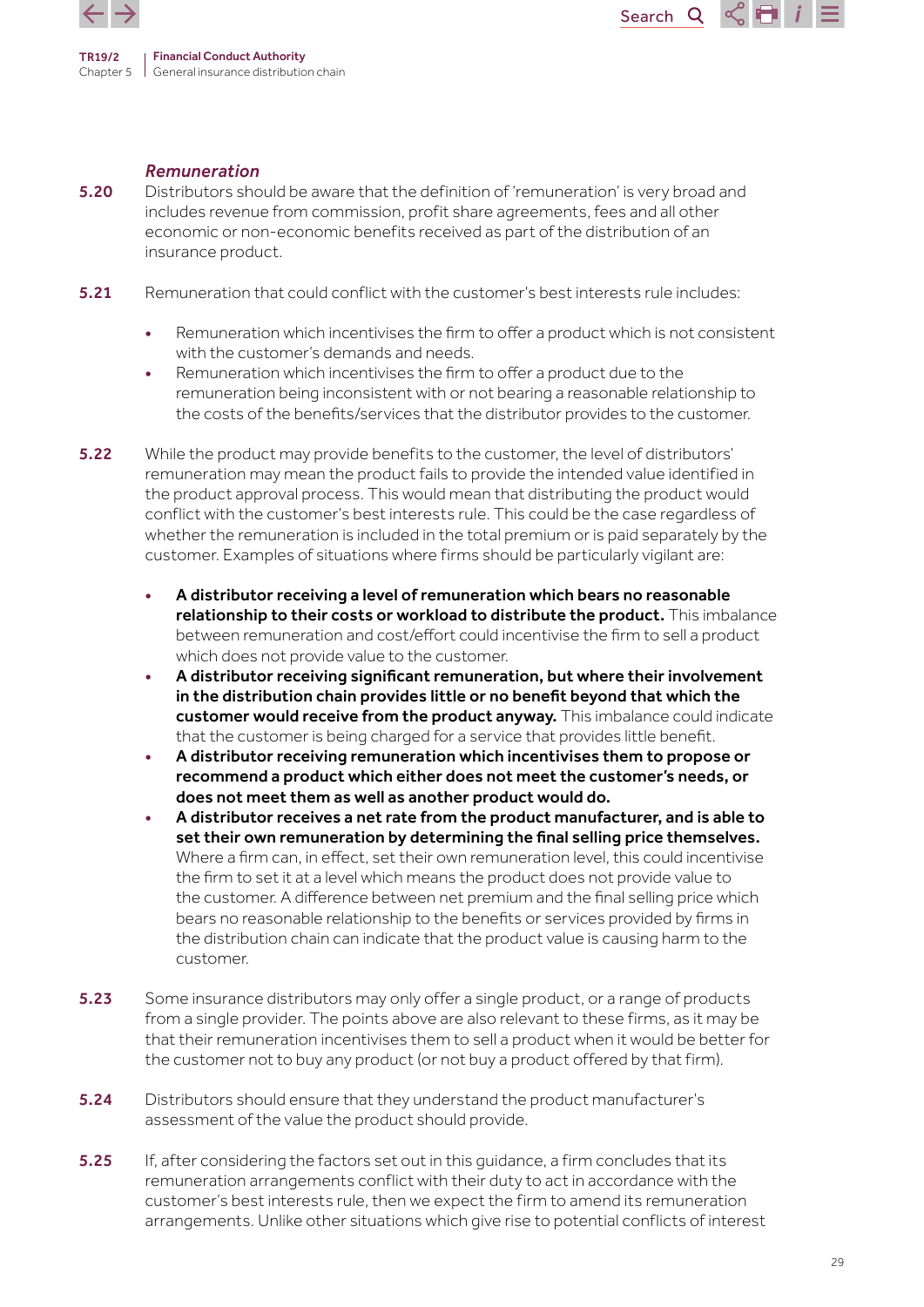

Search<sub>Q</sub>

identified in relation to insurance distribution activities (such as conflicts of interest covered by SYSC 10), disclosure cannot be relied on as a satisfactory means of managing the conflict or as a measure of last resort in this area.

5.26 Our expectations apply to fees paid directly by the customer to the distributor. Distributors should be particularly mindful of fees which may become payable after the customer is 'tied in' to a contract (such as administration fees for mid-term adjustments). Where a distributor charges different levels of fee to different customers, the firm will need to ensure that the method for determining those fees is fair and in line with the customer's best interests rule.

### *Distribution process*

- 5.27 Firms must regularly review their distribution processes to ensure that they are in line with the intended target market of the product, and that they are not adversely affecting customers. This should include considering whether their distribution processes risk customer harm. For example, where the product could reach customers outside of the identified target market or to whom it does not provide value. Firms should ensure that they have sufficient, good quality MI to enable them to understand the value provided by the distribution process.
- **5.28** If a distributor delegates activities to other parties within the distribution chain, including to firms who are not FCA authorised (such as retail brands), they must have adequate systems and controls to ensure that these activities are delivered in line with the needs and objectives of the customer. This should include ensuring they have appropriate ongoing MI and processes in place to monitor and assess customer outcomes.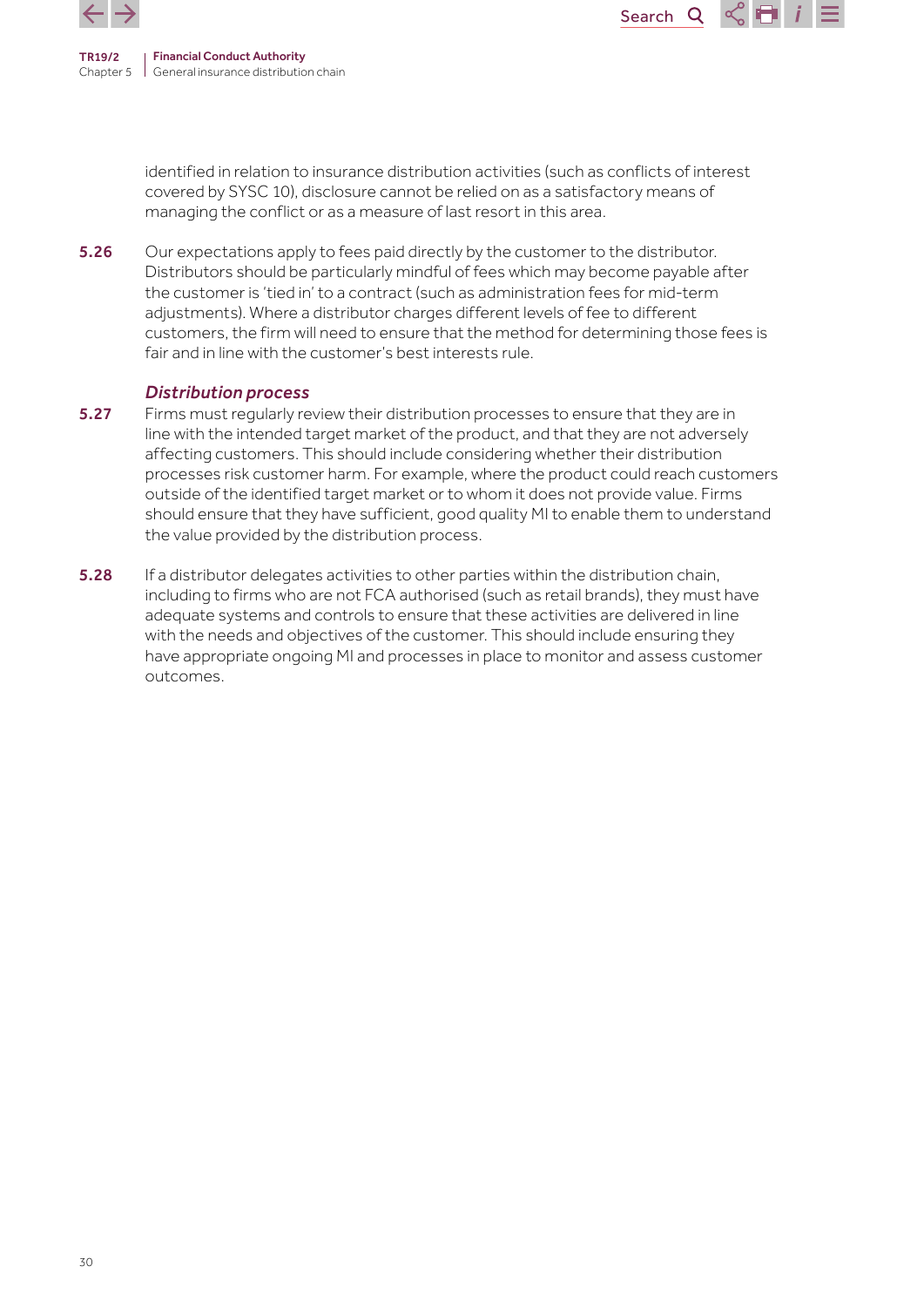<span id="page-30-0"></span>



## 6 Next steps

## **6.1** We are taking the following further actions:

- Sending a Dear CEO letter clearly setting out our expectations to all regulated GI firms.
- Consulting on the guidance published alongside this report which is intended to ensure firms understand their obligations and our expectations. This guidance gives further clarity on our expectations of firms in the GI sector, particularly in terms of how firms ensure that products and distribution arrangements represent value to the customer.
- Undertaking a programme of further communications and engagement with the sector about our findings and our expectations. This will be both directly with firms and via trade bodies.
- Using the information we received in the course of these thematic reviews and continue to obtain from relevant supervisory work to assess the nature and extent of further work required in this area and consider the need for any additional interventions.
- Planning a programme of future supervisory work in this area, both through regular supervisory activities and further thematic or multi-firm work. This future work will involve firms being compared to the regulatory framework applicable 1 October 2018 (with specific focus on the rules introduced further to our implementation of the IDD) and senior managers being considered in the context of the materially enhanced standards arising from SM&CR (as applicable).
- 6.2 Our future engagements with firms will reflect our focus on these issues, the clarity with which we have set out our expectations and the extent and duration of our previous communications on this subject. In this context, we will not hesitate to use the full range of our regulatory tools where we encounter issues and potential failings at firms causing harm or potential harm to customers.